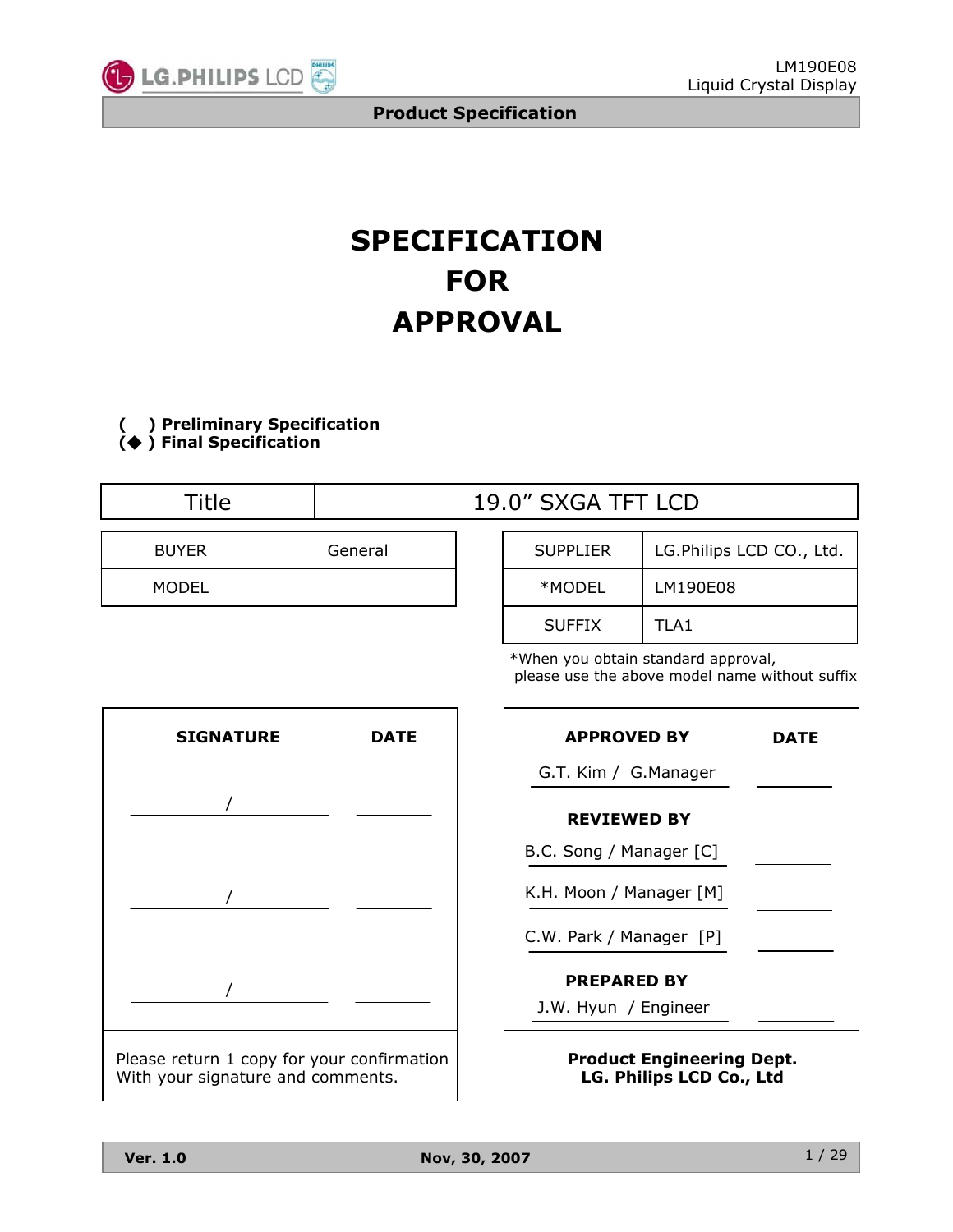

# **Contents**

| <b>No</b>      |    | <b>ITEM</b>                              |    |
|----------------|----|------------------------------------------|----|
|                |    | <b>COVER</b>                             | 1  |
|                |    | <b>CONTENTS</b>                          | 2  |
|                |    | <b>RECORD OF REVISIONS</b>               | 3  |
| $\mathbf{1}$   |    | <b>GENERAL DESCRIPTION</b>               | 4  |
| $\overline{2}$ |    | ABSOLUTE MAXIMUM RATINGS                 | 5  |
| 3              |    | ELECTRICAL SPECIFICATIONS                | 6  |
|                | 1) | ELECTRICAL CHARACTERISTICS               | 6  |
|                | 2) | INTERFACE CONNECTIONS                    | 9  |
|                | 3) | SIGNAL TIMING SPECIFICATIONS             | 13 |
|                | 4) | SIGNAL TIMING WAVEFORMS                  | 14 |
|                | 5) | COLOR INPUT DATA REFERNECE               | 15 |
|                | 6) | POWER SEQUENCE                           | 16 |
|                | 7) | POWER DIP CONDITION                      | 17 |
| 4              |    | OPTICAL SFECIFICATIONS                   | 18 |
| 5              |    | MECHANICAL CHARACTERISTICS               | 22 |
| 6              |    | RELIABILITY                              | 25 |
| 7              |    | INTERNATIONAL STANDARDS                  | 26 |
|                | 1) | <b>SAFETY</b>                            | 26 |
|                | 2) | EMC                                      | 26 |
| 8              |    | <b>PACKING</b>                           | 27 |
|                | 1) | DESIGNATION OF LOT MARK                  | 27 |
|                | 2) | <b>PACKING FORM</b>                      | 27 |
| 9              |    | <b>PRECAUTIONS</b>                       | 28 |
|                | 1) | MOUNTING PRECAUTIONS                     | 28 |
|                | 2) | OPERATING PRECAUTIONS                    | 28 |
|                | 3) | ELECTROSTATIC DISCHARGE CONTROL          | 29 |
|                | 4) | PRECAUTIONS FOR STRONG LIGHT EXPOSURE    | 29 |
|                | 5) | <b>STROAGE</b>                           | 29 |
|                | 6) | HANDLING PRECAUTIONS FOR PROTECTION FILM | 29 |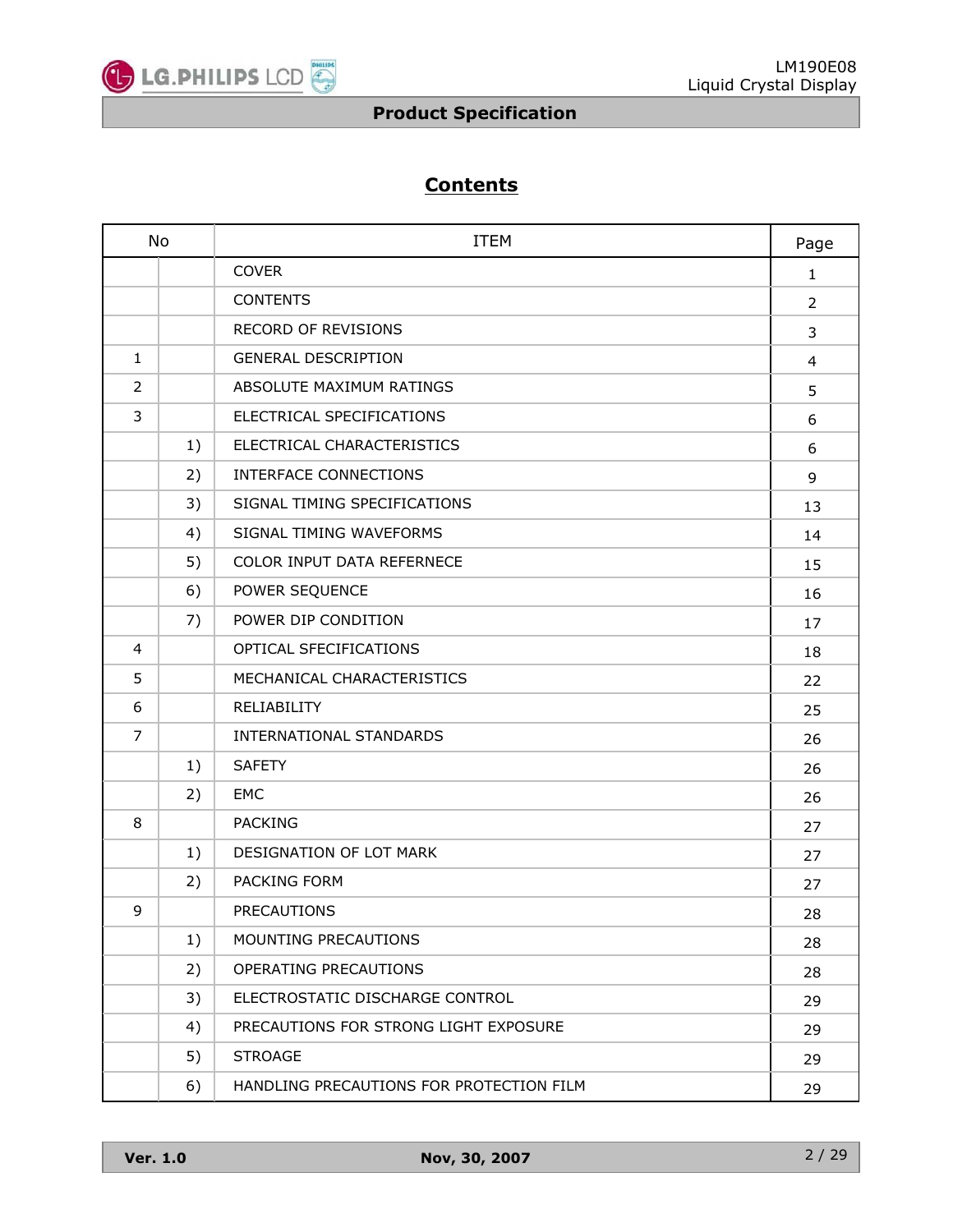

# **RECORD OF REVISIONS**

| <b>Revision No</b> | <b>Date</b>    | Page | <b>Description</b>          |
|--------------------|----------------|------|-----------------------------|
| Ver $1.0$          | Nov., 30, 2006 |      | <b>Final Specifications</b> |
|                    |                |      |                             |
|                    |                |      |                             |
|                    |                |      |                             |
|                    |                |      |                             |
|                    |                |      |                             |
|                    |                |      |                             |
|                    |                |      |                             |
|                    |                |      |                             |
|                    |                |      |                             |
|                    |                |      |                             |
|                    |                |      |                             |
|                    |                |      |                             |
|                    |                |      |                             |
|                    |                |      |                             |
|                    |                |      |                             |
|                    |                |      |                             |
|                    |                |      |                             |
|                    |                |      |                             |
|                    |                |      |                             |
|                    |                |      |                             |
|                    |                |      |                             |
|                    |                |      |                             |
|                    |                |      |                             |
|                    |                |      |                             |
|                    |                |      |                             |
|                    |                |      |                             |
|                    |                |      |                             |
|                    |                |      |                             |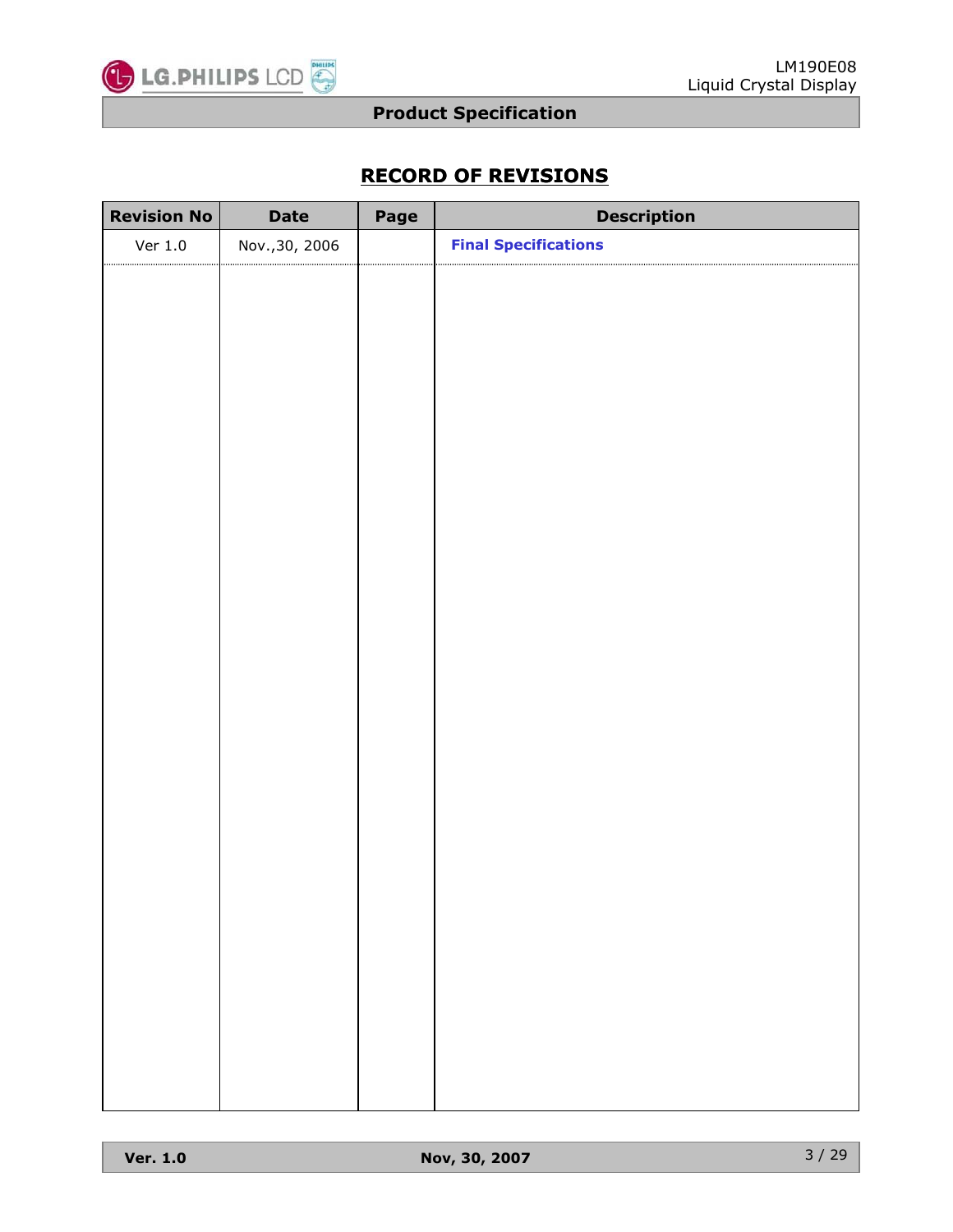

# **1. General Description**

LM190E08-TLA1 is a Color Active Matrix Liquid Crystal Display with an integral Cold Cathode Fluorescent Lamp(CCFL) backlight system. The matrix employs a-Si Thin Film Transistor as the active element. It is a transmissive type display operating in the normally white mode. It has a 19.0 inch diagonally measured active display area with SXGA resolution (1024 vertical by 1280 horizontal pixel array) Each pixel is divided into Red, Green and Blue sub-pixels or dots which are arranged in vertical stripes. Gray scale or the brightness of the sub-pixel color is determined with a 8-bit gray scale signal for each dot, thus, presenting a palette of more than 16,7M colors with Advanced-FRC(Frame Rate Control). It has been designed to apply the interface method that enables low power, high speed, low EMI. FPD Link or compatible must be used as a LVDS(Low Voltage Differential Signaling) chip. It is intended to support applications where thin thickness, wide viewing angle, low power are critical factors and graphic displays are important. In combination with the vertical arrangement of the sub-pixels, the LM190E08-TLA1 characteristics provide an excellent flat panel display for office automation products such as monitors.



#### **General Features**

| Active screen size       | 19.0 inches (481.9mm) diagonal                                               |
|--------------------------|------------------------------------------------------------------------------|
| <b>Outline Dimension</b> | 396.0(H) x 324.0(V) x 16.5(D) mm(Typ.)                                       |
| Pixel Pitch              | $0.098*RGB(H)$ mm x $0.294(V)$ mm                                            |
| Pixel Format             | 1280 horizontal By 1024 vertical Pixels. RGB stripe arrangement              |
| Interface                | LVDS 2Port                                                                   |
| Color depth              | 16.7M colors                                                                 |
| Luminance, white         | 450 cd/m <sup>2</sup> ( Center 1Point, typ)                                  |
| Viewing Angle (CR>10)    | R/L 160(Typ.), U/D 160(Typ.)                                                 |
| Power Consumption        | 20.6 W@[Lamp=7.5mA])<br>Total 23.83 Watt(Typ.), (3.23 W@V <sub>1CD,</sub>    |
| Weight                   | 2300g (Typ.)                                                                 |
| Display operating mode   | Transmissive mode, normally White                                            |
| Surface treatments       | Hard coating $(2H)$<br>Low reflection glare treatment of the front polarizer |
|                          |                                                                              |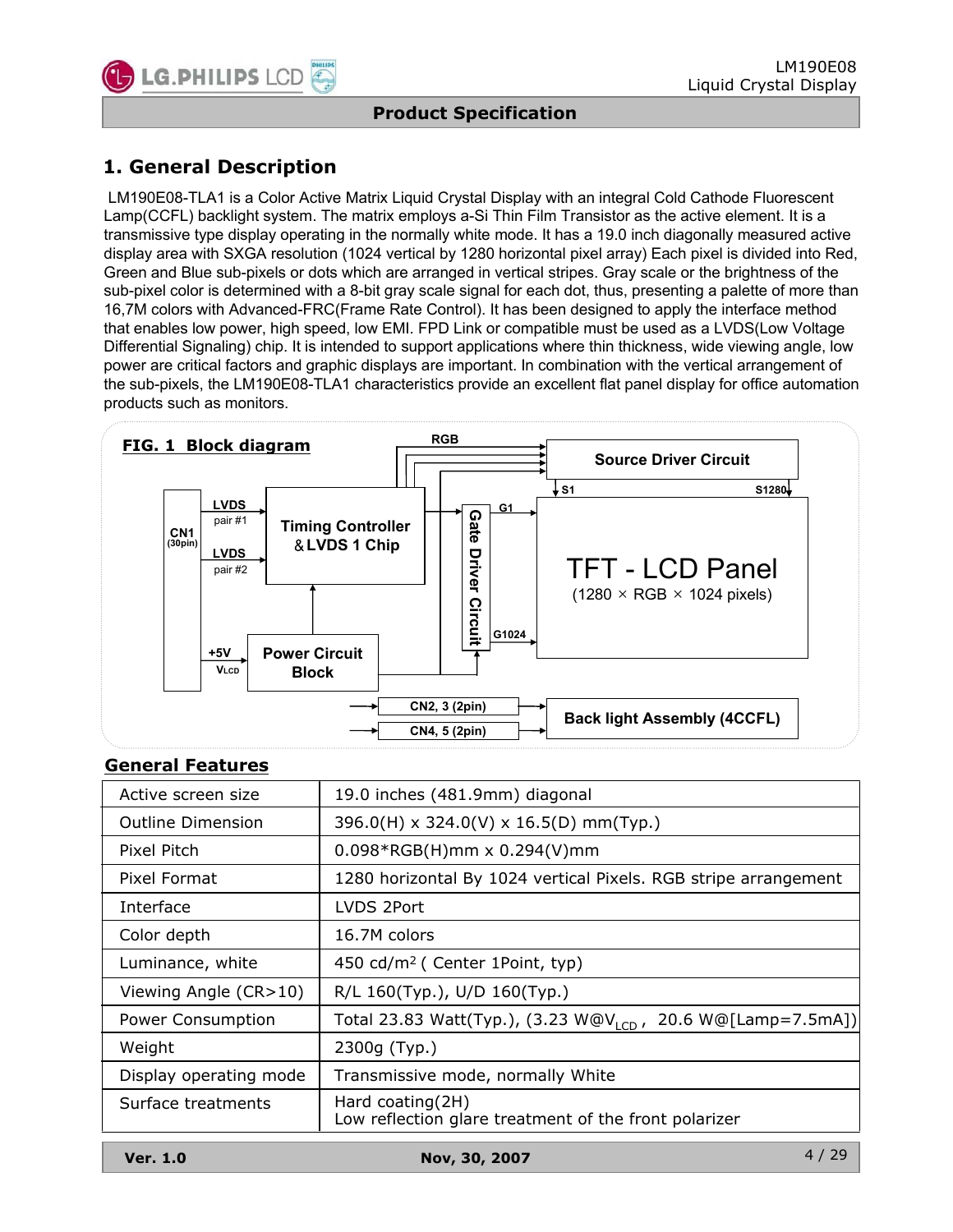

### **2. Absolute Maximum Ratings**

The following are maximum values which, if exceeded, may cause faulty operation or damage to the unit.

#### **Table 1. Absolute Maximum Ratings**

| Parameter                         |                            |        | Values | Units        | <b>Notes</b>  |  |
|-----------------------------------|----------------------------|--------|--------|--------------|---------------|--|
|                                   | Symbol                     | Min    | Max    |              |               |  |
| Power Supply Input Voltage        | $V_{LCD}$                  | $-0.3$ | $+5.5$ | Vdc          | At $25^\circ$ |  |
| <b>Operating Temperature</b>      | $\mathsf{r}_{\mathsf{op}}$ | 0      | 50     | $^{\circ}$ C |               |  |
| Storage Temperature               | ا ج                        | -20    | 60     | $^{\circ}C$  |               |  |
| <b>Operating Ambient Humidity</b> | $H_{OP}$                   | 10     | 90     | %RH          |               |  |
| Storage Humidity                  | ${\sf H}_{\sf ST}$         | 10     | 90     | %RH          |               |  |

Note : 1. Temperature and relative humidity range are shown in the figure below. Wet bulb temperature should be 39  $^{\circ}$ C Max, and no condensation of water.

#### **FIG. 2 Temperature and relative humidity**

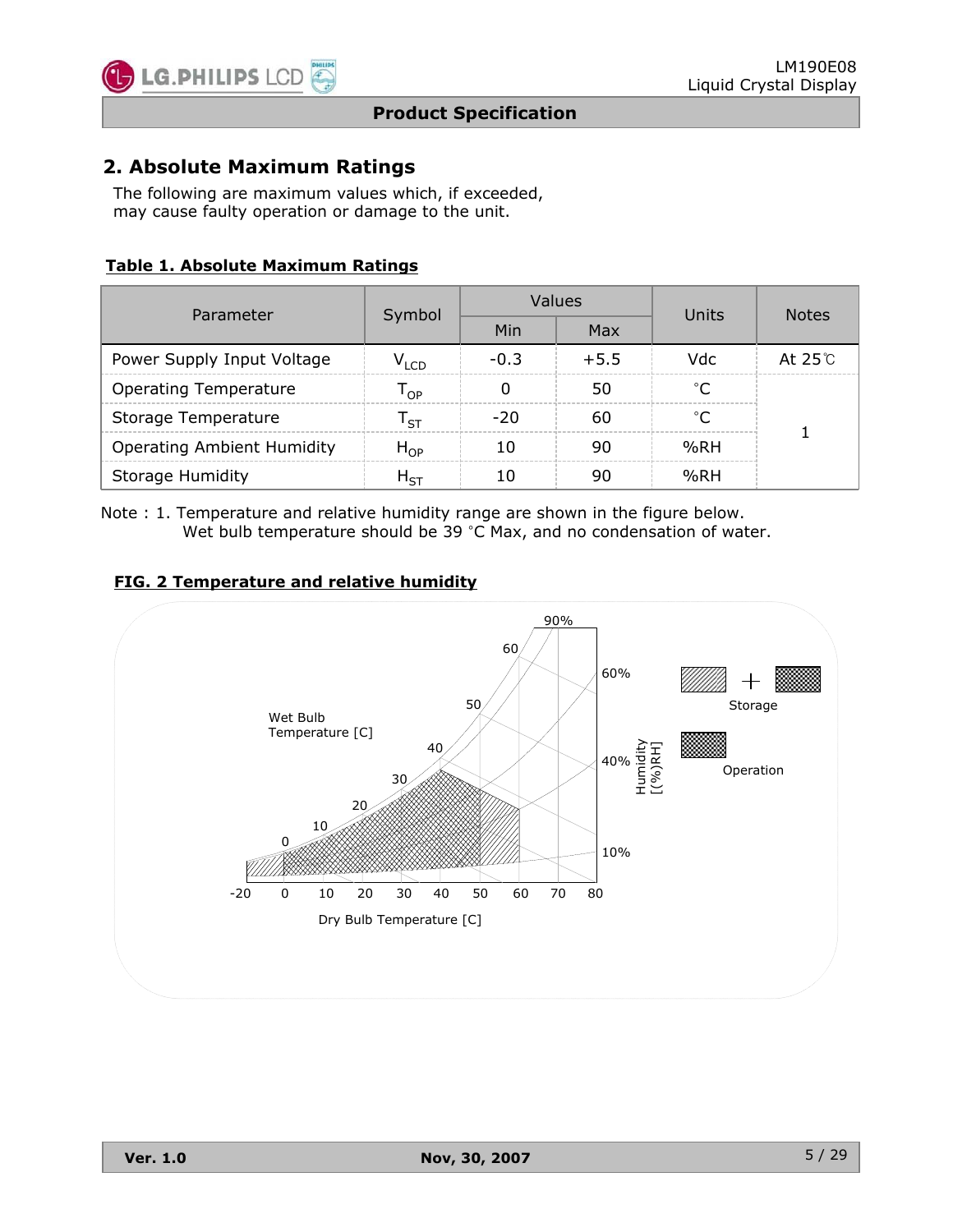

# **3. Electrical Specifications**

### **3-1. Electrical Characteristics**

It requires two power inputs. One is employed to power the LCD electronics and to drive the TFT array and liquid crystal. The second input power for the CCFL/Backlight, is typically generated by an inverter. The inverter is an external unit to the LCDs.

**Table 2. Electrical Characteristics**

| Parameter                  | Symbol            |     | Values | Unit | <b>Notes</b> |   |
|----------------------------|-------------------|-----|--------|------|--------------|---|
|                            |                   | Min | Typ    | Max  |              |   |
| MODULE:                    |                   |     |        |      |              |   |
| Power Supply Input Voltage | $V_{LCD}$         | 4.5 | 5.0    | 5.5  | Vdc          |   |
|                            | $I_{LCD}$         |     | 645    | 745  | mA           |   |
| Power Supply Input Current |                   |     | 755    | 870  | mA           | 2 |
| <b>Power Consumption</b>   | $P_{LCD}$         |     | 3.23   | 3.73 | Watt         |   |
| Inrush current             | <sup>1</sup> RUSH |     |        | 3    | A            | 3 |

Note :

- 1. The specified current and power consumption are under the VLCD=5.0V,  $25 \pm 2^{\circ}C$ ,  $f_v$ =60Hz condition whereas mosaic pattern(8 x 6) is displayed and  $f<sub>V</sub>$  is the frame frequency.
- 2. The current is specified at the maximum current pattern.
- 3. The duration of rush current is about 2ms and rising time of power Input is 500us  $\pm$  20%.

**FIG.3 Mosaic pattern for power consumption measurement**

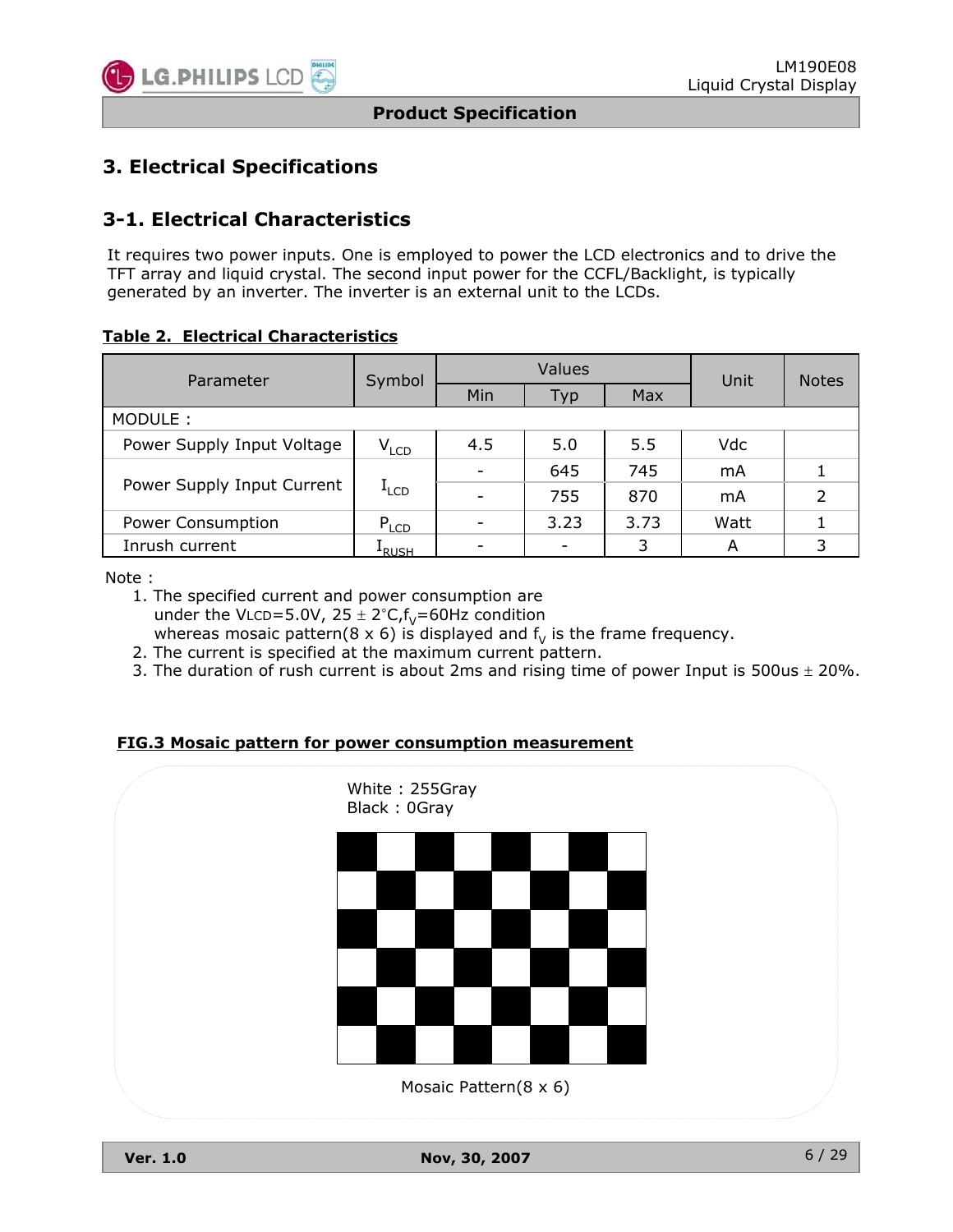#### **Table 3. ELECTRICAL CHARACTERISTICS**

| Parameter                           | Values<br>Sym              |                |            |            | Unit                        | <b>Notes</b>   |  |
|-------------------------------------|----------------------------|----------------|------------|------------|-----------------------------|----------------|--|
|                                     | bol                        | Min            | Typ        | <b>Max</b> |                             |                |  |
| LAMP:                               |                            |                |            |            |                             |                |  |
| <b>Operating Voltage</b>            | $\mathsf{V}_{\mathsf{BL}}$ | 675(8.0mA)     | 685(7.5mA) | 790(3.0mA) | $\mathsf{V}_{\mathsf{RMS}}$ | 1, 2           |  |
| <b>Operating Current</b>            | $1_{BL}$                   | 3.0            | 7.5        | 8.0        | m ${\sf A}_{\sf RMS}$       |                |  |
| <b>Established Starting Voltage</b> | Vs                         |                |            |            |                             | 1, 3           |  |
| at 25 °C                            |                            |                |            | 1100       | V <sub>RMS</sub>            |                |  |
| 0 °C<br>at                          |                            |                |            | 1400       | $V_{RMS}$                   |                |  |
| <b>Operating Frequency</b>          | $\mathsf{f}_{\mathsf{BL}}$ | 40             |            | 70         | <b>kHz</b>                  | $\overline{4}$ |  |
| Discharge Stabilization Time        | $T_S$                      | $\overline{a}$ |            | 3          | Min                         | 1, 5           |  |
| <b>Power Consumption</b>            | $P_{BL}$                   |                | 20.6       | 22.66      | Watt                        | 6              |  |
| Life Time                           |                            | 50,000         |            |            | <b>Hrs</b>                  | 1, 7           |  |

#### Note :

The design of the inverter must have specifications for the lamp in LCD Assembly**.**

The performance of the Lamp in LCM, for example life time or brightness, is extremely influenced by the characteristics of the DC-AC inverter. So all the parameters of an inverter should be carefully designed so as not to produce too much leakage current from high-voltage output of the inverter. When you design or order the inverter, please make sure unwanted lighting caused by the mismatch of the lamp and the inverter (no lighting, flicker, etc) never occurs. When you confirm it, the LCD–Assembly should be operated in the same condition as installed in you instrument.

- Do not attach a conducting tape to lamp connecting wire. If the lamp wire attach to a conducting tape, TFT-LCD Module has a low luminance and the inverter has abnormal action. Because leakage current is occurred between lamp wire and conducting tape.
	- 1. Specified values are for a single lamp.
	- 2. Operating voltage is measured at  $25 \pm 2^{\circ}$ C. The variance of the voltage is  $\pm 10\%$ .
	- 3. The voltage above  $V_S$  should be applied to the lamps for more than 1 second for start-up. (Inverter open voltage must be more than lamp starting voltage.)

Otherwise, the lamps may not be turned on. The used lamp current is the lamp typical current.

- 4. Lamp frequency may produce interface with horizontal synchronous frequency and as a result this may cause beat on the display. Therefore lamp frequency shall be as away possible from the horizontal synchronous frequency and from its harmonics in order to prevent interference.
- 5. Let's define the brightness of the lamp after being lighted for 5 minutes as 100%.  $T<sub>S</sub>$  is the time required for the brightness of the center of the lamp to be not less than 95%.
- 6. The lamp power consumption shown above does not include loss of external inverter. The used lamp current is the lamp typical current. ( $P_{BL} = V_{BL} \times I_{BL} \times N_{Lamp}$ )
- 7. The life is determined as the time at which brightness of the lamp is 50% compared to that of initial value at the typical lamp current on condition of continuous operating at  $25 \pm 2^{\circ}$ C.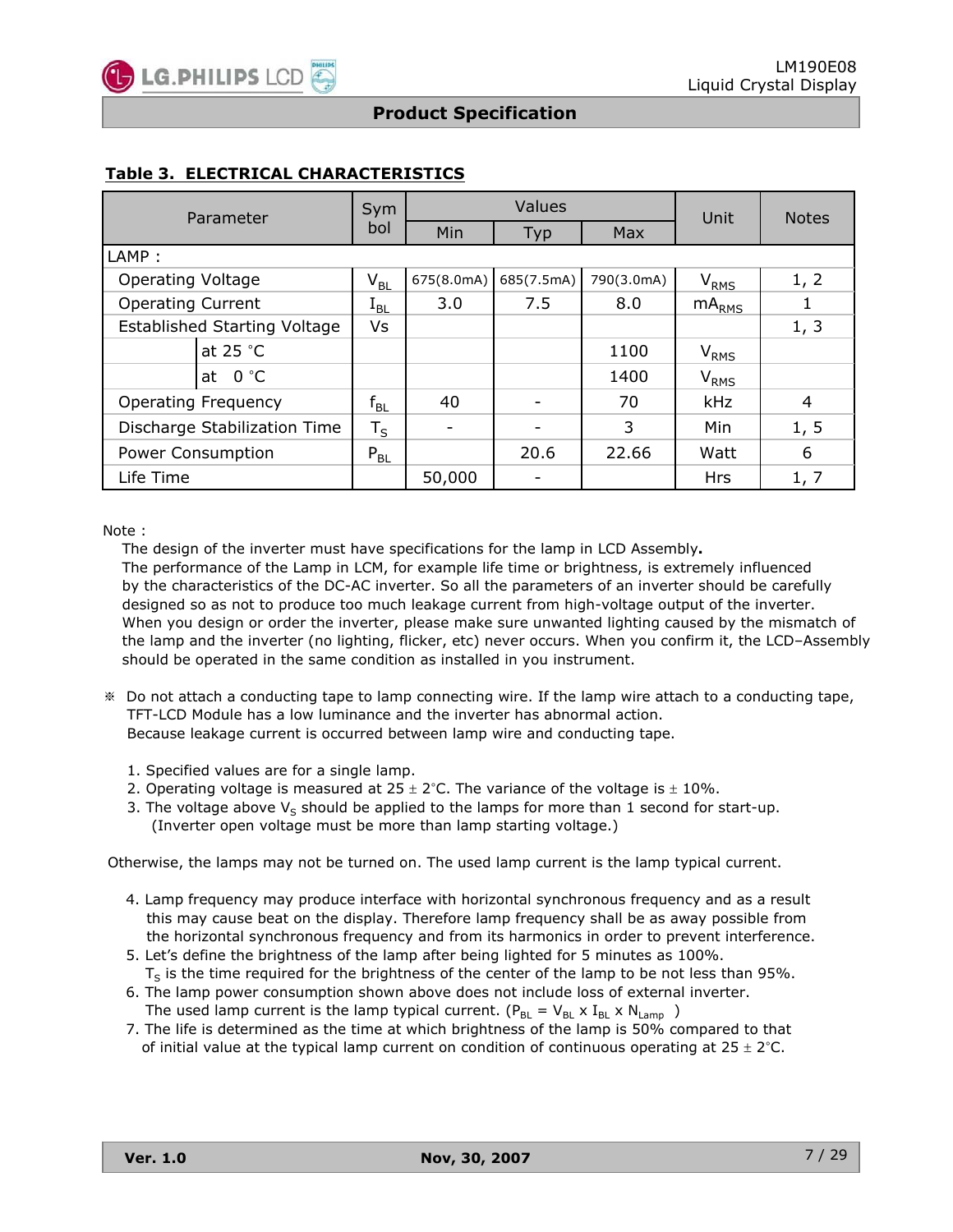#### Note :

LG.PHILIPS LCD

- 8. The output of the inverter must have symmetrical(negative and positive) voltage waveform and symmetrical current waveform (Unsymmetrical ratio is less than 10%). Please do not use the inverter which has unsymmetrical voltage and unsymmetrical current and spike wave. Requirements for a system inverter design, which is intended to have a better display performance, a better power efficiency and a more reliable lamp, are following.It shall help increase the lamp lifetime and reduce leakage current.
	- a. The asymmetry rate of the inverter waveform should be less than 10%.
	- b. The distortion rate of the waveform should be within  $\sqrt{2} \pm 10\%$ .
	- \* Inverter output waveform had better be more similar to ideal sine wave.



- 9. The inverter which is combined with this LCM, is highly recommended to connect coupling(ballast) condenser at the high voltage output side. When you use the inverter which has not coupling(ballast) condenser, it may cause abnormal lamp lighting because of biased mercury as time goes.
- 10.In case of edgy type back light with over 4 parallel lamps, input current and voltage wave form should be synchronized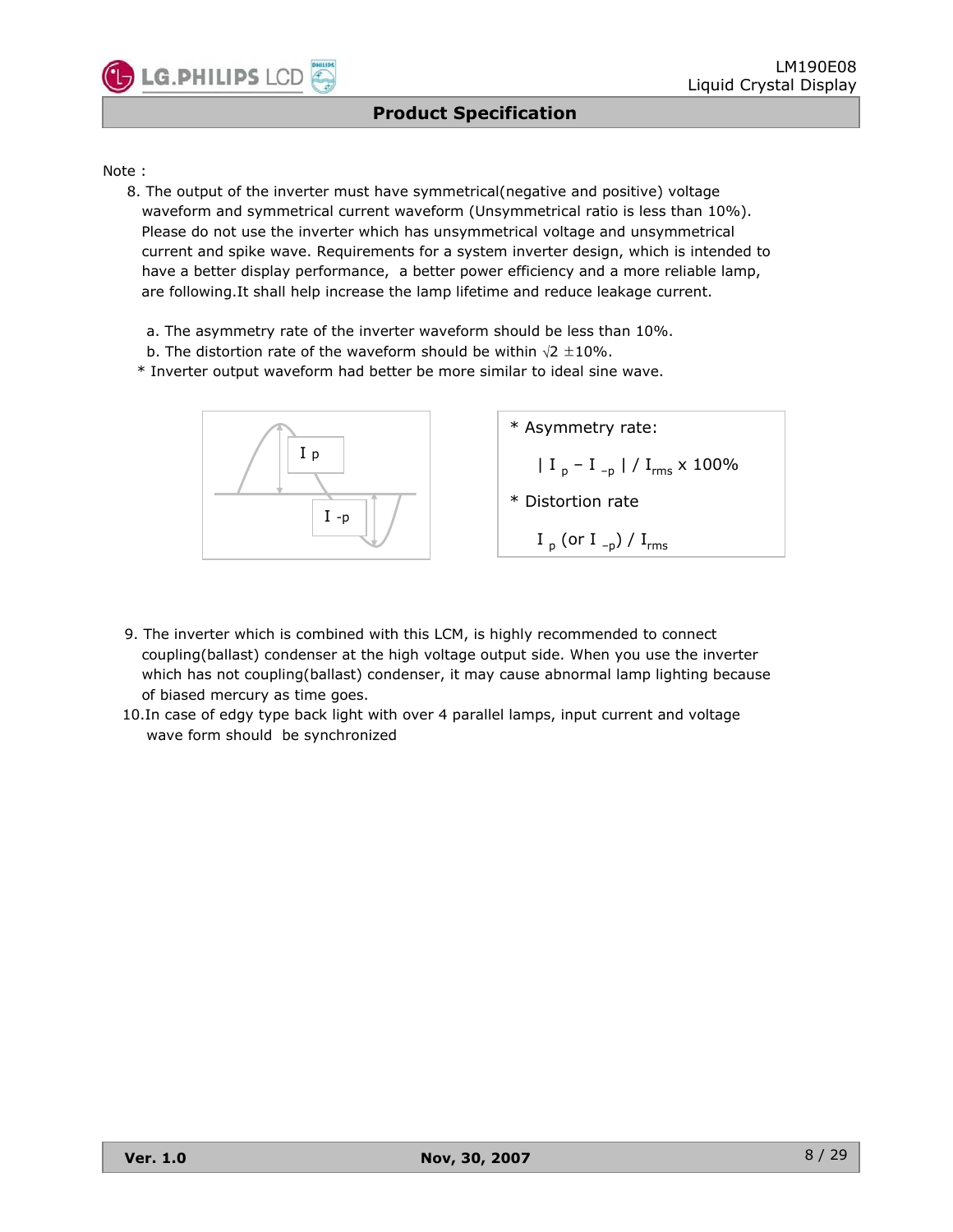

### **3-2. Interface Connections**

LCD Connector(CN1) : FI-XB30SSRL-HF16 (Manufactured by JAE), GT103-30S-HR16(LSC) and IS100-L30R-C23(UJU)

Mating Connector : FI-X30H and FI-X30HL (Manufactured by JAE) or Equivalent

| Pin No         | Symbol       | Description                              |
|----------------|--------------|------------------------------------------|
| 1              | RXO0-        | Minus signal of 1st channel 0 (LVDS)     |
| $\overline{2}$ | RXO0+        | Plus signal of 1st channel 0 (LVDS)      |
| 3              | RXO1-        | Minus signal of 1st channel 1 (LVDS)     |
| 4              | $RXO1+$      | Plus signal of 1st channel 1 (LVDS)      |
| 5              | <b>RXO2-</b> | Minus signal of 1st channel 2 (LVDS)     |
| 6              | $RXO2+$      | Plus signal of 1st channel 2 (LVDS)      |
| $\overline{7}$ | <b>GND</b>   | Ground                                   |
| 8              | RXOC-        | Minus signal of 1st clock channel (LVDS) |
| 9              | RXOC+        | Plus signal of 1st clock channel (LVDS)  |
| 10             | RXO3-        | Minus signal of 1st channel 3 (LVDS)     |
| 11             | $RXO3+$      | Plus signal of 1st channel 3 (LVDS)      |
| 12             | RXE0-        | Minus signal of 2nd channel 0 (LVDS)     |
| 13             | $RXE0+$      | Plus signal of 2nd channel 0 (LVDS)      |
| 14             | <b>GND</b>   | Ground                                   |
| 15             | RXE1-        | Minus signal of 2nd channel 1 (LVDS)     |
| 16             | $RXE1+$      | Plus signal of 2nd channel 1 (LVDS)      |
| 17             | <b>GND</b>   | Ground                                   |
| 18             | RXE2-        | Minus signal of 2nd channel 2 (LVDS)     |
| 19             | $RXE2+$      | Plus signal of 2nd channel 2 (LVDS)      |
| 20             | RXEC-        | Minus signal of 2nd clock channel (LVDS) |
| 21             | RXEC+        | Plus signal of 2nd clock channel (LVDS)  |
| 22             | RXE3-        | Minus signal of 2nd channel 3 (LVDS)     |
| 23             | $RXE3+$      | Plus signal of 2nd channel 3 (LVDS)      |
| 24             | <b>GND</b>   | Ground                                   |
| 25             | PWM_out      | Reference signal for inverter control    |
| 26             | <b>NC</b>    | No Connection                            |
| 27             | <b>NC</b>    | No Connection                            |
| 28             | <b>VLCD</b>  | Power Supply (5.0V)                      |
| 29             | <b>VLCD</b>  | Power Supply (5.0V)                      |
| 30             | <b>VLCD</b>  | Power Supply (5.0V)                      |

### **Table 4. MODULE CONNECTOR(CN1) PIN CONFIGURATION**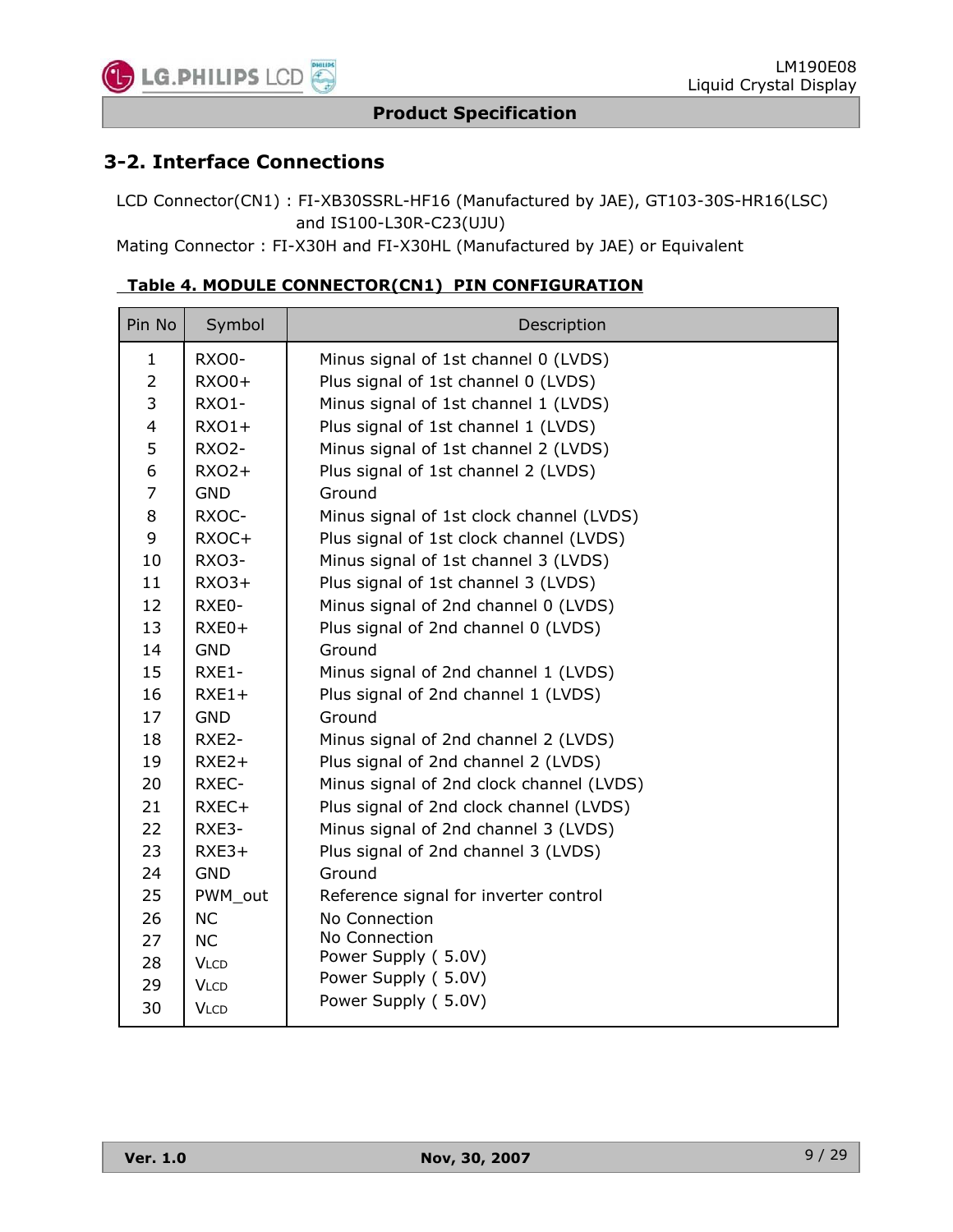

#### **FIG. 4 Connector diagram**



Note:

- 1. NC: No Connection.
- 2. All GND(ground) pins should be connected together and to Vss which should also be connected to the LCD's metal frame.
- 3. All  $V_{\text{LCD}}$  (power input) pins should be connected together.
- 4. Input Level of LVDS signal is based on the IEA 664 Standard.
- 5. PWM\_out is reference signal for inverter control. This PWM signal is synchronized with vertical frequency. Its frequency is 3 times of vertical frequency, and its duty ratio is 50%. If the system don't use this pin, do not connect.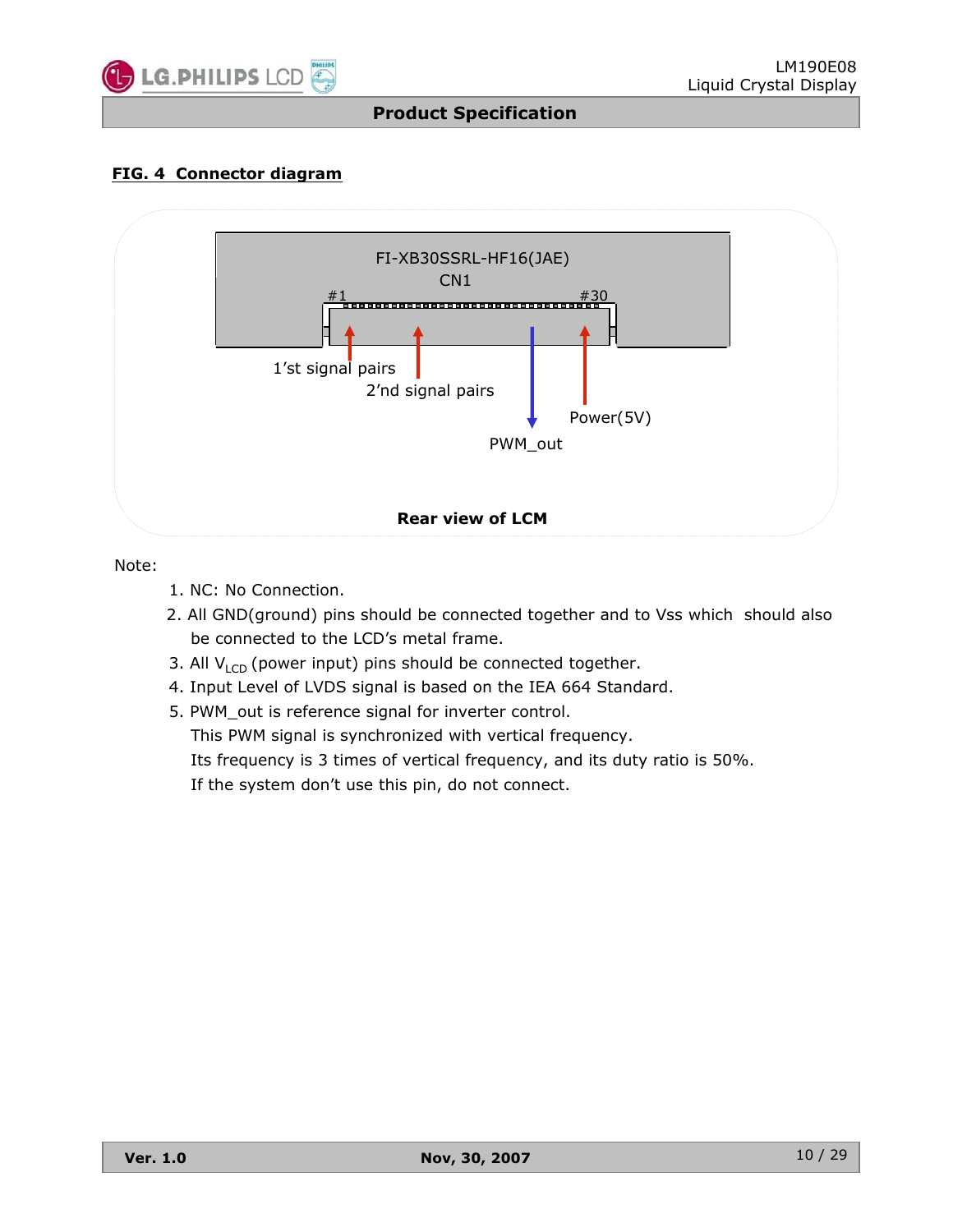#### **Table 5. REQUIRED SIGNAL ASSIGNMENT FOR Flat Link(NS:DS90CF383) Transmitter**

|                | Pin $#$ Pin Name | <b>Require Signal</b>      | Pin # | <b>Pin Name</b> | <b>Require Signal</b>                    |
|----------------|------------------|----------------------------|-------|-----------------|------------------------------------------|
| $\mathbf{1}$   | <b>VCC</b>       | Power Supply for TTL Input | 29    | <b>GND</b>      | Ground pin for TTL                       |
| $\overline{2}$ | D5               | TTL Input (R7)             | 30    | D <sub>26</sub> | TTL Input (DE)                           |
| 3              | D <sub>6</sub>   | TTL Input (R5)             | 31    | $T_X$ CLKIN     | TTL Level clock Input                    |
| 4              | D7               | TTL Input (G0)             | 32    | PWR DWN         | Power Down Input                         |
| 5              | GND              | Ground pin for TTL         | 33    | PLL GND         | Ground pin for PLL                       |
| 6              | D <sub>8</sub>   | TTL Input (G1)             | 34    | PLL VCC         | Power Supply for PLL                     |
| 7              | D <sub>9</sub>   | TTL Input (G2)             | 35    | PLL GND         | Ground pin for PLL                       |
| 8              | D <sub>10</sub>  | TTL Input (G6)             | 36    | LVDS GND        | Ground pin for LVDS                      |
| 9              | <b>VCC</b>       | Power Supply for TTL Input | 37    | $TxOUT3 +$      | Positive LVDS differential data output 3 |
| 10             | D11              | TTL Input (G7)             | 38    | $TxOUT3 -$      | Negative LVDS differential data output 3 |
| 11             | D12              | TTL Input (G3)             | 39    | $T_X$ CLKOUT +  | Positive LVDS differential clock output  |
| 12             | D <sub>13</sub>  | TTL Input (G4)             | 40    | $T_X$ CLKOUT -  | Negative LVDS differential clock output  |
| 13             | <b>GND</b>       | Ground pin for TTL         | 41    | $T_x$ OUT2 +    | Positive LVDS differential data output 2 |
| 14             | D14              | TTL Input (G5)             | 42    | $T_x$ OUT2 -    | Negative LVDS differential data output 2 |
| 15             | D <sub>15</sub>  | TTL Input (B0)             | 43    | LVDS GND        | Ground pin for LVDS                      |
| 16             | D <sub>16</sub>  | TTL Input (B6)             | 44    | LVDS VCC        | Power Supply for LVDS                    |
| 17             | <b>VCC</b>       | Power Supply for TTL Input | 45    | $T_x$ OUT1 +    | Positive LVDS differential data output 1 |
| 18             | D17              | TTL Input (B7)             | 46    | $T_x$ OUT1 –    | Negative LVDS differential data output 1 |
| 19             | D18              | TTL Input (B1)             | 47    | $T_x$ OUT0+     | Positive LVDS differential data output 0 |
| 20             | D19              | TTL Input (B2)             | 48    | $T_x$ OUT0 $-$  | Negative LVDS differential data output 0 |
| 21             | GND              | Ground pin for TTL Input   | 49    | LVDS GND        | Ground pin for LVDS                      |
| 22             | D20              | TTL Input (B3)             | 50    | D27             | TTL Input (R6)                           |
| 23             | D21              | TTL Input (B4)             | 51    | D <sub>0</sub>  | TTL Input (R0)                           |
| 24             | D22              | TTL Input (B5)             | 52    | D1              | TTL Input (R1)                           |
| 25             | D <sub>23</sub>  | TTL Input (RSVD)           | 53    | <b>GND</b>      | Ground pin for TTL                       |
| 26             | <b>VCC</b>       | Power Supply for TTL Input | 54    | D <sub>2</sub>  | TTL Input (R2)                           |
| 27             | D24              | TTL Input (HSYNC)          | 55    | D <sub>3</sub>  | TTL Input (R3)                           |
| 28             | D <sub>25</sub>  | TTL Input (VSYNC)          | 56    | D4              | TTL Input (R4)                           |

Notes : Refer to LVDS Transmitter Data Sheet for detail descriptions.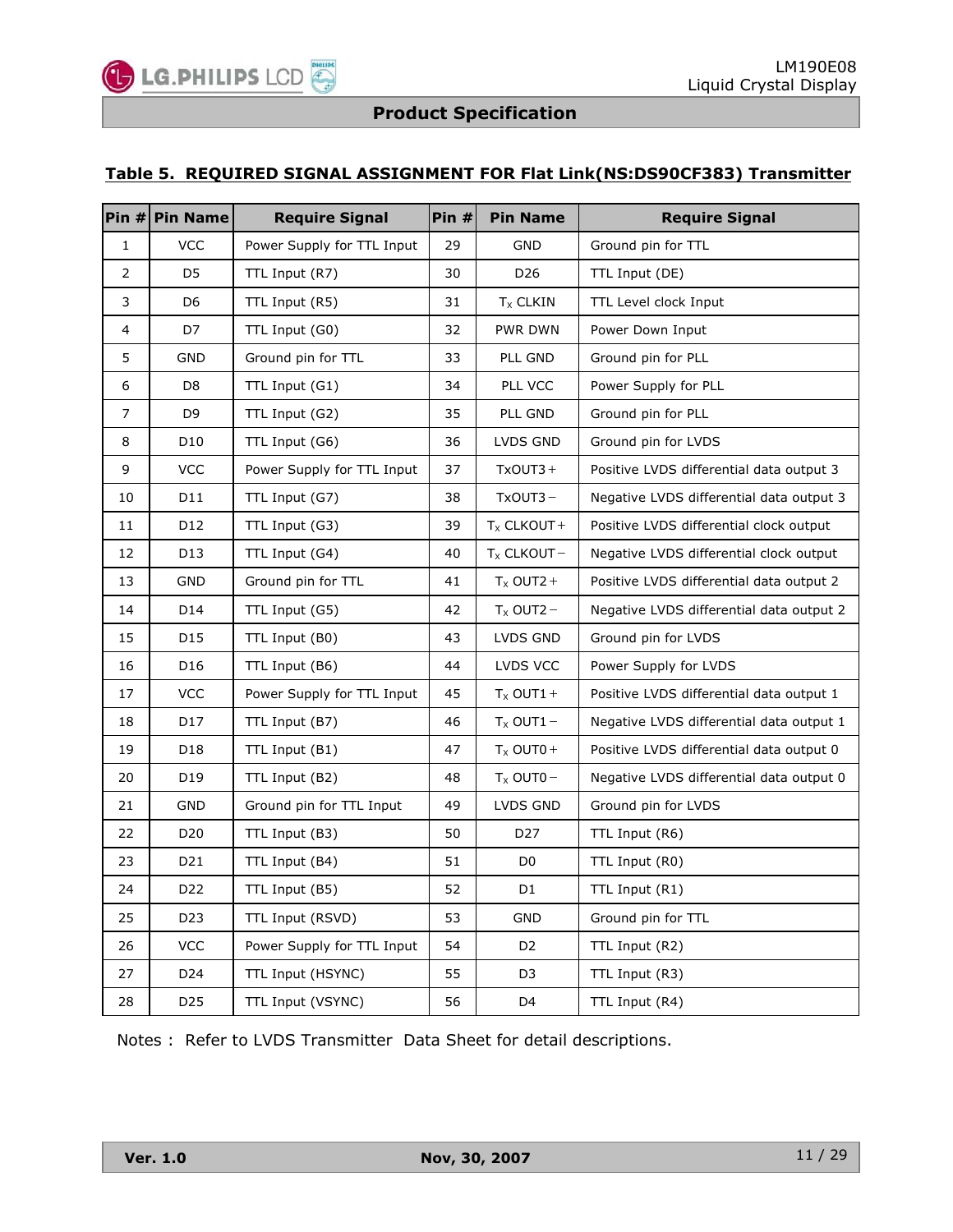

The backlight interface connector is a model 1674817-1 manufactured by 35001HS-02LD (Yeonho).

The mating connector part number are 35001WR-02L(2pin) or equivalent. The pin configuration for the connector is shown in the table below.

#### **Table 6. BACKLIGHT CONNECTOR PIN CONFIGURATION(CN2,CN3,CN4,CN5)**

| Pin | Symbol | Description           | <b>NOTES</b> |
|-----|--------|-----------------------|--------------|
|     | HV     | High Voltage for Lamp |              |
|     |        | Low Voltage for Lamp  |              |

Notes: 1. The high voltage power terminal is colored gray, sky blue. 2. The low voltage pin color is black, blue.

#### **FIG. 5 BACKLIGHT CONNECTOR DIAGRAM**

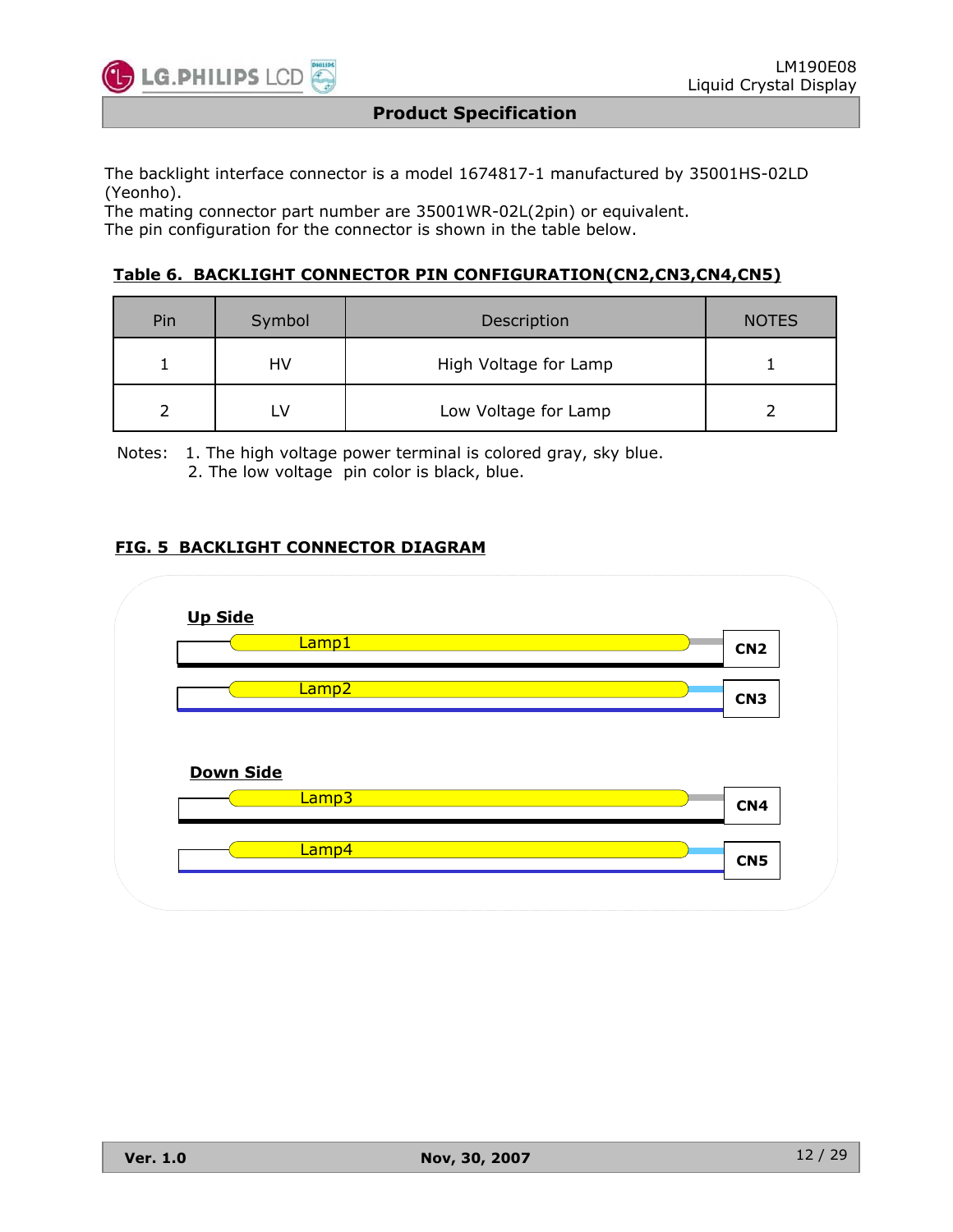

# **3-3. Signal Timing Specifications**

This is the signal timing required at the input of the User connector. All of the interface signal timing should be satisfied with the following specifications for it's proper operation.

|                  | Parameter                     | Symbol                                        | Min.                     | Typ.                     | Max.                     | Unit                        | <b>Notes</b>  |
|------------------|-------------------------------|-----------------------------------------------|--------------------------|--------------------------|--------------------------|-----------------------------|---------------|
|                  | Period                        | $t_{CLK}$                                     | 14.4                     | 18.5                     | 23.2                     | ns                          |               |
| $D_{CLK}$        | Frequency                     | $f_{CLK}$                                     | 43.2                     | 54.0                     | 69.3                     | <b>MHz</b>                  |               |
| Hsync            | Period                        | $t_{HP}$                                      | 672                      | 844                      | 1022                     |                             |               |
|                  | Width                         | $t_{WH}$                                      | 8                        | 56                       | $\overline{\phantom{0}}$ | $\mathsf{t}_{\mathsf{CLK}}$ |               |
|                  | Frequency                     | $f_H$                                         | 51.2                     | 64.0                     | 82.1                     | <b>kHz</b>                  |               |
|                  | Period                        | $t_{VP}$                                      | 1032                     | 1066                     | 1536                     |                             |               |
| Vsync            | Width                         | $t_{\text{WV}}$                               | $\overline{2}$           | 3                        | 24                       | $t_{HP}$                    |               |
|                  | Frequency                     | $f_V$                                         | 48                       | 60                       | 77                       | Hz                          |               |
|                  | Horizontal Valid              | $t_{HV}$                                      | 640                      | 640                      | 640                      |                             |               |
|                  | Horizontal Back Porch         | $\mathsf{t}_{\mathsf{H}\mathsf{B}\mathsf{P}}$ | 16                       | 124                      | $\overline{\phantom{a}}$ | $t_{CLK}$                   |               |
|                  | <b>Horizontal Front Porch</b> | $t_{HFP}$                                     | 8                        | 24                       | $\qquad \qquad -$        |                             |               |
|                  |                               |                                               | $\overline{\phantom{a}}$ | $\overline{\phantom{0}}$ | $\overline{\phantom{a}}$ |                             |               |
| DE               | <b>Vertical Valid</b>         | $t_{VV}$                                      | 1024                     | 1024                     | 1024                     |                             |               |
| (Data<br>Enable) | <b>Vertical Back Porch</b>    | $t_{VBP}$                                     | 5                        | 38                       | 124                      |                             |               |
|                  | <b>Vertical Front Porch</b>   | $t_{\rm VFP}$                                 | $\mathbf{1}$             | $\mathbf{1}$             | $\overline{\phantom{a}}$ | $t_{HP}$                    |               |
|                  |                               |                                               | $\overline{\phantom{a}}$ | $\overline{\phantom{a}}$ | $\overline{\phantom{a}}$ |                             |               |
|                  | DE Setup Time                 | $t_{SI}$                                      | 4                        | $\overline{\phantom{a}}$ | $\overline{\phantom{0}}$ |                             |               |
|                  | DE Hold Time                  | $\mathsf{t}_{\mathsf{H}\mathrm{I}}$           | $\overline{4}$           | $\overline{\phantom{a}}$ | $\overline{\phantom{0}}$ | ns                          | For $D_{CLK}$ |
|                  | Data Setup Time               | $t_{SD}$                                      | $\overline{4}$           | $\overline{\phantom{a}}$ | $\overline{\phantom{a}}$ |                             |               |
| Data             | Data Hold Time                | $t_{HD}$                                      | 4                        | -                        | $\qquad \qquad -$        | ns                          | For $D_{CLK}$ |

| Table 7. Timing Table |  |  |  |  |
|-----------------------|--|--|--|--|
|-----------------------|--|--|--|--|

Note:

- 1. DE Only mode operation
- 2.  $t_{HFP}$  +  $t_{WH}$  +  $t_{HBP}$  < (1/2)  $t_{HV}$
- 3. The performance of the electro-optical characteristics may be influenced by variance of the vertical refresh rates.
- 4. Vsync, Hsync should be keep the above specification.
- 5. Hsync Period, Hsync Width and Horizontal Back Porch should be any times of a character number (8).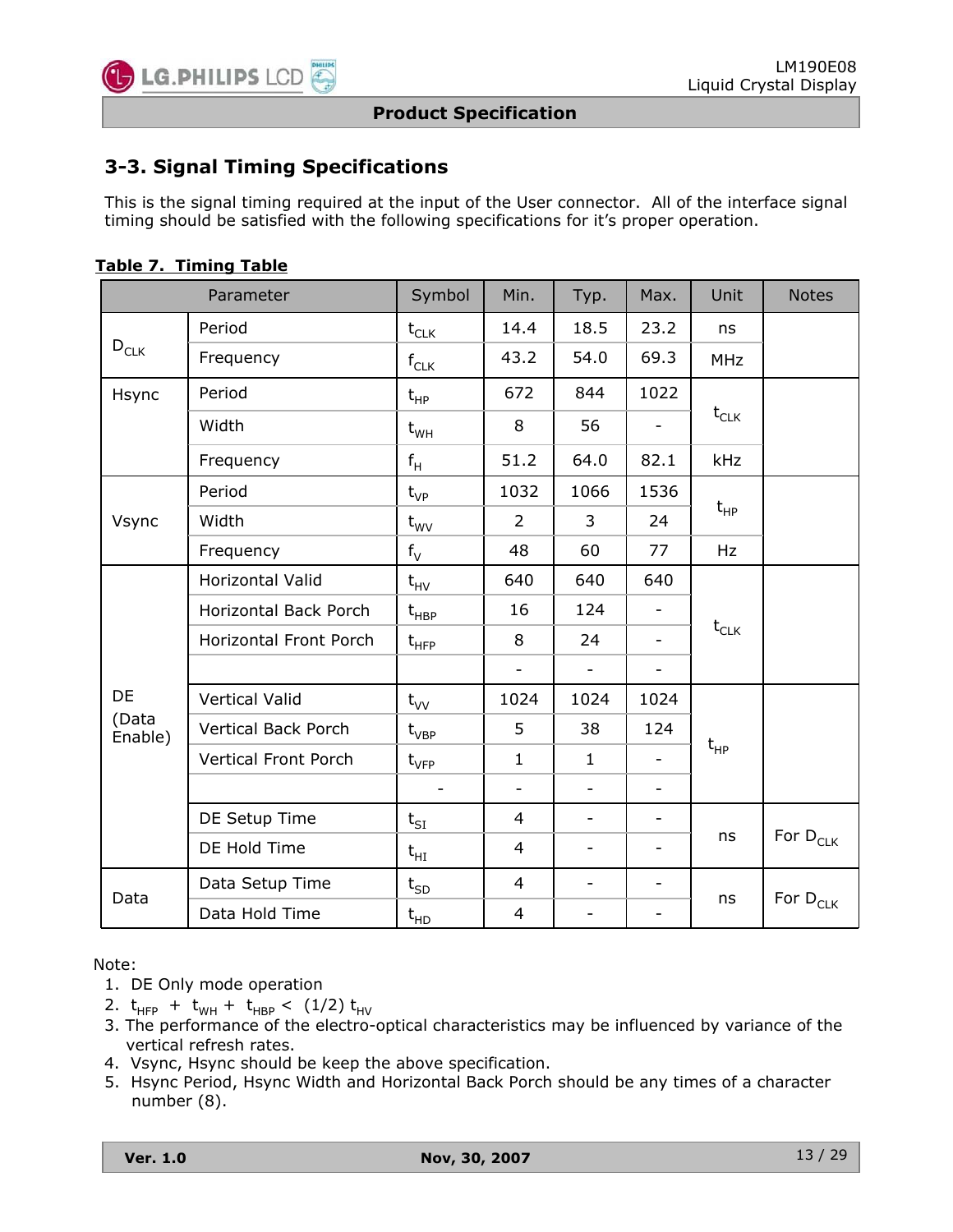

# **3-4. Signal Timing Waveforms**

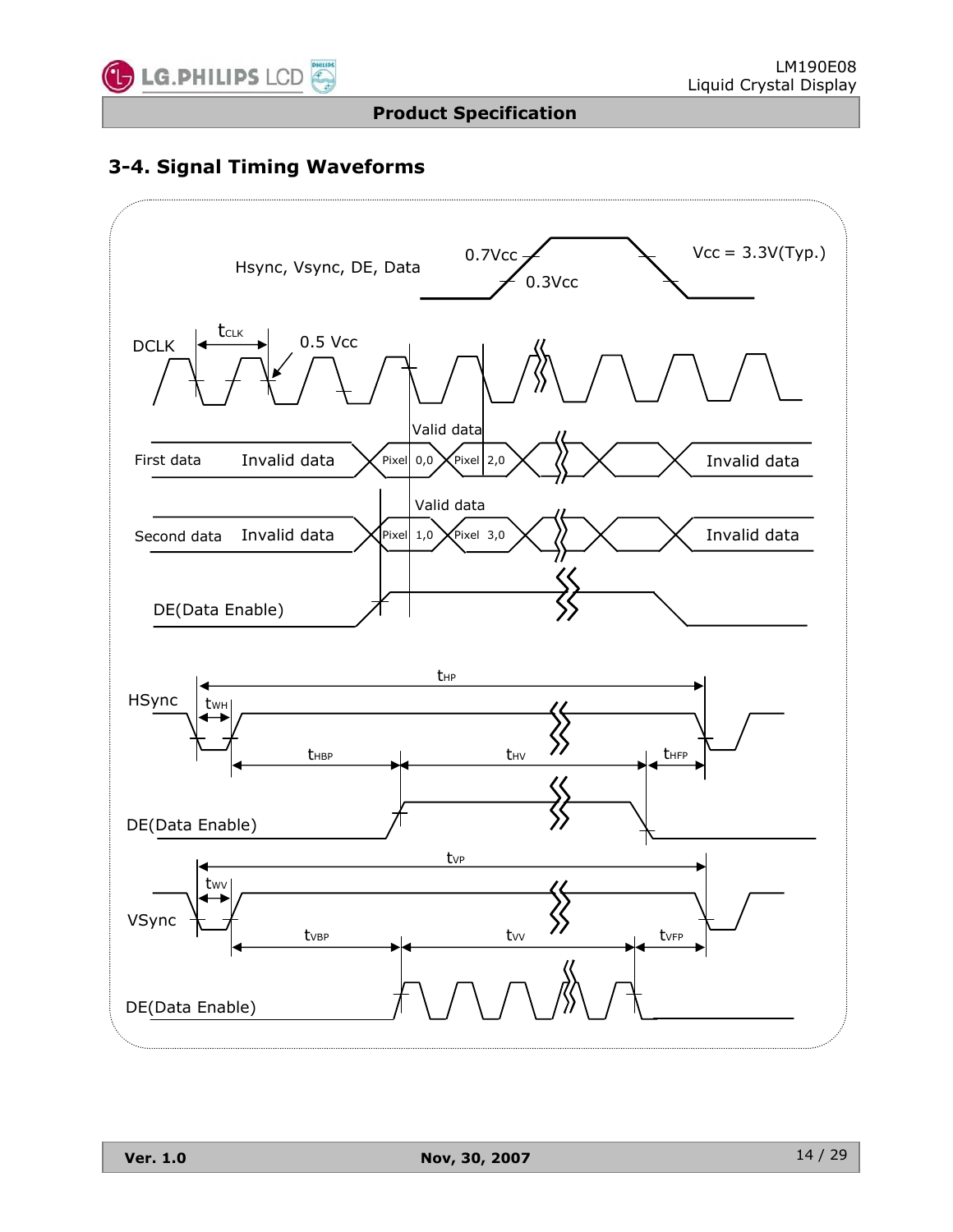

### **3-5. Color Input Data Reference**

The brightness of each primary color (red,green and blue) is based on the 8-bit gray scale data input for the color ; the higher the binary input, the brighter the color. The table below provides a reference for color versus data input.

#### **Table 8. COLOR DATA REFERENCE**

|                       |                                                                                               |                          |                            |                                               |                                                                                                  |                                                                                                   |                                               |                                                             |                                                                  |                                         |                                                                     |                                                                                               | <b>Input Color Data</b>                           |                                                                                                   |                                                                                                                |                                                                     |                                         |                                                                               |                                                                                 |                                           |                                                        |                                                                               |                            |                                                    |                                                                                       |
|-----------------------|-----------------------------------------------------------------------------------------------|--------------------------|----------------------------|-----------------------------------------------|--------------------------------------------------------------------------------------------------|---------------------------------------------------------------------------------------------------|-----------------------------------------------|-------------------------------------------------------------|------------------------------------------------------------------|-----------------------------------------|---------------------------------------------------------------------|-----------------------------------------------------------------------------------------------|---------------------------------------------------|---------------------------------------------------------------------------------------------------|----------------------------------------------------------------------------------------------------------------|---------------------------------------------------------------------|-----------------------------------------|-------------------------------------------------------------------------------|---------------------------------------------------------------------------------|-------------------------------------------|--------------------------------------------------------|-------------------------------------------------------------------------------|----------------------------|----------------------------------------------------|---------------------------------------------------------------------------------------|
|                       | Color                                                                                         |                          |                            |                                               |                                                                                                  | Red                                                                                               |                                               |                                                             |                                                                  |                                         |                                                                     |                                                                                               | Green                                             |                                                                                                   |                                                                                                                |                                                                     |                                         |                                                                               |                                                                                 |                                           | <b>Blue</b>                                            |                                                                               |                            |                                                    |                                                                                       |
|                       |                                                                                               | <b>MSB</b>               |                            |                                               |                                                                                                  |                                                                                                   |                                               |                                                             | LSB <b>I</b> MSB                                                 |                                         |                                                                     |                                                                                               |                                                   |                                                                                                   |                                                                                                                |                                                                     |                                         | LSB MSB                                                                       |                                                                                 |                                           |                                                        |                                                                               |                            |                                                    | <b>LSB</b>                                                                            |
|                       |                                                                                               |                          |                            |                                               |                                                                                                  |                                                                                                   | R7R6R5R4R3R2R1R0G7                            |                                                             |                                                                  |                                         |                                                                     |                                                                                               |                                                   |                                                                                                   |                                                                                                                |                                                                     |                                         |                                                                               |                                                                                 | G6 G5 G4 G3 G2 G1 G0 B7 B6 B5 B4 B3 B2 B1 |                                                        |                                                                               |                            |                                                    | B0]                                                                                   |
| <b>Basic</b><br>Color | <b>Black</b><br>Red (255)<br>Green (255)<br>Blue (255)<br>Cyan                                | 0<br>1<br>0<br>0<br>0    | 0<br>1<br>0<br>0<br>0      | 0<br>$\mathbf{1}$<br>$\overline{0}$<br>0<br>0 | $\overline{0}$<br>$\mathbf 1$<br>$\overline{0}$<br>0<br>0                                        | $\overline{0}$<br>$\mathbf{1}$<br>0<br>0<br>0                                                     | 0<br>$\mathbf{1}$<br>$\overline{0}$<br>0<br>0 | 0<br>$\mathbf{1}$<br>0<br>0<br>0                            | 0<br>1<br>0<br>0<br>0                                            | 0<br>0<br>1<br>0<br>1                   | $\overline{0}$<br>0<br>1<br>0<br>1                                  | $\overline{0}$<br>$\overline{0}$<br>$\mathbf{1}$<br>0<br>1                                    | 0<br>0<br>$\mathbf{1}$<br>0<br>1                  | $\overline{0}$<br>$\overline{0}$<br>$\mathbf{1}$<br>0<br>1                                        | $\overline{0}$<br>$\overline{0}$<br>$\mathbf{1}$<br>$\mathbf 0$<br>1                                           | $\mathbf 0$<br>0<br>$\mathbf{1}$<br>$\mathbf 0$<br>1                | 0<br>0<br>1<br>0<br>1                   | 0<br>0<br>0<br>$\mathbf 1$<br>$\overline{1}$                                  | $\overline{0}$<br>0<br>0<br>1<br>1                                              | 0<br>0<br>0<br>1<br>1                     | 0<br>0<br>0<br>1<br>1                                  | 0<br>0<br>0<br>1<br>1                                                         | 0<br>0<br>0<br>1<br>1      | 0<br>0<br>0<br>1<br>1                              | 0<br>0<br>0<br>$\mathbf 1$<br>$\mathbf 1$                                             |
|                       | Magenta<br>Yellow<br>White                                                                    | 1<br>1<br>1              | 1<br>1<br>1                | 1<br>1<br>1                                   | $\mathbf{1}$<br>$\mathbf{1}$<br>$\mathbf{1}$                                                     | 1<br>1<br>1                                                                                       | 1<br>1<br>1                                   | 1<br>1<br>$\mathbf 1$                                       | 1<br>1<br>$\mathbf{1}$                                           | 0<br>1<br>1                             | 0<br>1<br>1                                                         | 0<br>1<br>$\mathbf{1}$                                                                        | 0<br>1<br>1                                       | $\overline{0}$<br>1<br>1                                                                          | 0<br>1<br>$\mathbf 1$                                                                                          | $\mathbf 0$<br>1<br>1                                               | 0<br>1<br>1                             | $\mathbf{1}$<br>0<br>$\mathbf 1$                                              | $\mathbf 1$<br>0<br>$\mathbf{1}$                                                | 1<br>0<br>1                               | $\mathbf{1}$<br>0<br>1                                 | 1<br>0<br>1                                                                   | 1<br>0<br>1                | 1<br>0<br>$\mathbf{1}$                             | $\mathbf 1$<br>0<br>$\mathbf 1$                                                       |
|                       | Red(000)<br>Dark<br>Red(001)<br>Red(002)                                                      | $\overline{0}$<br>0<br>0 | 0<br>0<br>0                | $\overline{0}$<br>$\mathbf 0$<br>0            | $\overline{0}$<br>$\mathbf 0$<br>0                                                               | 0<br>$\mathbf 0$<br>$\overline{0}$                                                                | $\overline{0}$<br>0<br>0                      | 0<br>0<br>$\mathbf{1}$                                      | 0<br>$\mathbf{1}$<br>0                                           | $\overline{0}$<br>$\mathbf 0$<br>0      | 0<br>0<br>0                                                         | $\overline{0}$<br>$\mathbf 0$<br>0                                                            | 0<br>0<br>0                                       | $\overline{0}$<br>$\mathbf 0$<br>0                                                                | $\overline{0}$<br>0<br>0                                                                                       | $\overline{0}$<br>$\boldsymbol{0}$<br>0                             | 0<br>0<br>0                             | $\overline{0}$<br>0<br>0                                                      | $\overline{0}$<br>$\mathbf 0$<br>0                                              | 0<br>0<br>0                               | 0<br>0<br>0                                            | $\overline{0}$<br>0<br>0                                                      | 0<br>0<br>0                | $\overline{0}$<br>0<br>0                           | $\overline{0}$<br>$\boldsymbol{0}$<br>$\overline{0}$                                  |
| Red                   | Red(253)<br>Red(254)<br>Red(255) Bright                                                       | 1<br>1<br>$\mathbf 1$    | 1<br>1<br>1                | 1<br>$\mathbf{1}$<br>$\mathbf 1$              | $\overline{a}$<br>$\mathbf{1}$<br>$\mathbf{1}$<br>$\mathbf{1}$                                   | 1<br>1<br>$\mathbf 1$                                                                             | 1<br>1<br>$\mathbf 1$                         | $\overline{\phantom{0}}$<br>0<br>$\mathbf 1$<br>$\mathbf 1$ | 1<br>0<br>$\mathbf{1}$                                           | 0<br>0<br>0                             | $\qquad \qquad -$<br>0<br>0<br>$\mathbf 0$                          | $\overline{\phantom{0}}$<br>$\overline{0}$<br>$\overline{0}$<br>$\mathbf 0$                   | 0<br>0<br>0                                       | -<br>$\overline{0}$<br>0<br>$\mathbf 0$                                                           | $\qquad \qquad -$<br>$\overline{0}$<br>$\overline{0}$<br>$\mathbf 0$                                           | 0<br>0<br>$\mathbf 0$                                               | 0<br>0<br>0                             | 0<br>0<br>0                                                                   | 0<br>0<br>0                                                                     | 0<br>0<br>0                               | $\overline{\phantom{0}}$<br>0<br>0<br>0                | $\overline{\phantom{0}}$<br>0<br>0<br>$\mathbf 0$                             | 0<br>0<br>0                | 0<br>0<br>0                                        | $\mathbf 0$<br>$\mathbf 0$<br>$\mathbf 0$                                             |
| <b>G</b> reen         | Green(000) Dark<br>Green(001)<br>Green(002)<br>Green(253)<br>Green(254)                       | 0<br>0<br>0<br>0<br>0    | 0<br>0<br>0<br>0<br>0      | $\mathbf 0$<br>0<br>0<br>Ĭ.<br>0<br>0         | $\overline{0}$<br>0<br>$\overline{0}$<br>$\overline{a}$<br>$\overline{a}$<br>$\overline{0}$<br>0 | 0<br>0<br>0<br>$\blacksquare$<br>0<br>0                                                           | 0<br>0<br>0<br>0<br>0                         | 0<br>0<br>0<br>$\overline{\phantom{m}}$<br>0<br>0           | 0<br>0<br>0<br>-<br>$\overline{a}$<br>0<br>0                     | 0<br>0<br>0<br>1<br>1                   | 0<br>0<br>0<br>$\blacksquare$<br>1<br>1                             | 0<br>0<br>$\overline{0}$<br>$\overline{\phantom{0}}$<br>1<br>$\mathbf{1}$                     | 0<br>0<br>0<br>1<br>1                             | $\overline{0}$<br>0<br>0<br>$\overline{a}$<br>1<br>1                                              | $\overline{0}$<br>0<br>0<br>$\overline{\phantom{0}}$<br>$\overline{\phantom{0}}$<br>1<br>$\mathbf{1}$          | 0<br>0<br>1<br>$\blacksquare$<br>0<br>1                             | 0<br>1<br>0<br>1<br>0                   | 0<br>0<br>0<br>$\overline{a}$<br>0<br>0                                       | 0<br>0<br>0<br>$\overline{\phantom{0}}$<br>0<br>0                               | 0<br>0<br>0<br>0<br>0                     | 0<br>0<br>0<br>$\overline{\phantom{a}}$<br>0<br>0      | 0<br>0<br>0<br>$\overline{\phantom{0}}$<br>$\overline{\phantom{a}}$<br>0<br>0 | 0<br>0<br>0<br>0<br>0      | $\mathbf 0$<br>0<br>0<br>0<br>0                    | $\overline{0}$<br>0<br>0<br>0<br>0                                                    |
| <b>Blue</b>           | Green(255)Bright $0$<br>Blue(000)<br>Dark<br>Blue(001)<br>Blue(002)<br>Blue(253)<br>Blue(254) | 0<br>0<br>0<br>0<br>0    | 0<br>0<br>0<br>0<br>0<br>0 | 0<br>$\overline{0}$<br>0<br>0<br>Ĭ.<br>0<br>0 | $\mathbf 0$<br>0<br>$\mathbf 0$<br>$\overline{0}$<br>$\overline{a}$<br>0<br>0                    | $\mathbf 0$<br>0<br>$\mathbf 0$<br>$\mathbf 0$<br>$\overline{\phantom{0}}$<br>$\overline{0}$<br>0 | 0<br>0<br>0<br>0<br>0<br>0                    | 0<br>0<br>0<br>0<br>$\blacksquare$<br>0<br>0                | $\mathbf 0$<br>0<br>0<br>0<br>$\blacksquare$<br>$\mathbf 0$<br>0 | 1<br>$\overline{0}$<br>0<br>0<br>0<br>0 | 1<br>0<br>0<br>0<br>$\overline{\phantom{0}}$<br>$\overline{0}$<br>0 | 1<br>$\overline{0}$<br>$\mathbf 0$<br>$\overline{0}$<br>$\blacksquare$<br>$\overline{0}$<br>0 | $\mathbf 1$<br>$\overline{0}$<br>0<br>0<br>0<br>0 | 1<br>$\overline{0}$<br>$\mathbf 0$<br>$\mathbf 0$<br>$\overline{\phantom{0}}$<br>$\mathbf 0$<br>0 | $\mathbf 1$<br>0<br>$\mathbf 0$<br>$\mathbf 0$<br>$\overline{\phantom{0}}$<br>$\overline{0}$<br>$\overline{0}$ | 1<br>$\overline{0}$<br>0<br>$\mathbf 0$<br>$\blacksquare$<br>0<br>0 | 1<br>$\overline{0}$<br>0<br>0<br>0<br>0 | 0<br>$\overline{0}$<br>0<br>0<br>$\overline{a}$<br>$\mathbf 1$<br>$\mathbf 1$ | 0<br>$\overline{0}$<br>0<br>0<br>$\blacksquare$<br>$\mathbf{1}$<br>$\mathbf{1}$ | 0<br>$\overline{0}$<br>0<br>0<br>1<br>1   | 0<br>0<br>0<br>0<br>$\blacksquare$<br>1<br>$\mathbf 1$ | 0<br>$\overline{0}$<br>0<br>0<br>$\overline{\phantom{0}}$<br>1<br>1           | 0<br>0<br>0<br>0<br>1<br>1 | 0<br>$\overline{0}$<br>0<br>$\mathbf{1}$<br>0<br>1 | $\boldsymbol{0}$<br>$\mathbf 0$<br>1<br>$\overline{0}$<br>$\mathbf{1}$<br>$\mathbf 0$ |
|                       | Blue(255) Bright                                                                              | 0                        | 0                          | 0                                             | 0                                                                                                | 0                                                                                                 | 0                                             | 0                                                           | 0                                                                | 0                                       | 0                                                                   | 0                                                                                             | 0                                                 | 0                                                                                                 | $\overline{0}$                                                                                                 | 0                                                                   | 0                                       | $\mathbf 1$                                                                   | 1                                                                               | 1                                         | $\mathbf 1$                                            | 1                                                                             | $\mathbf 1$                | 1                                                  | $\mathbf{1}$                                                                          |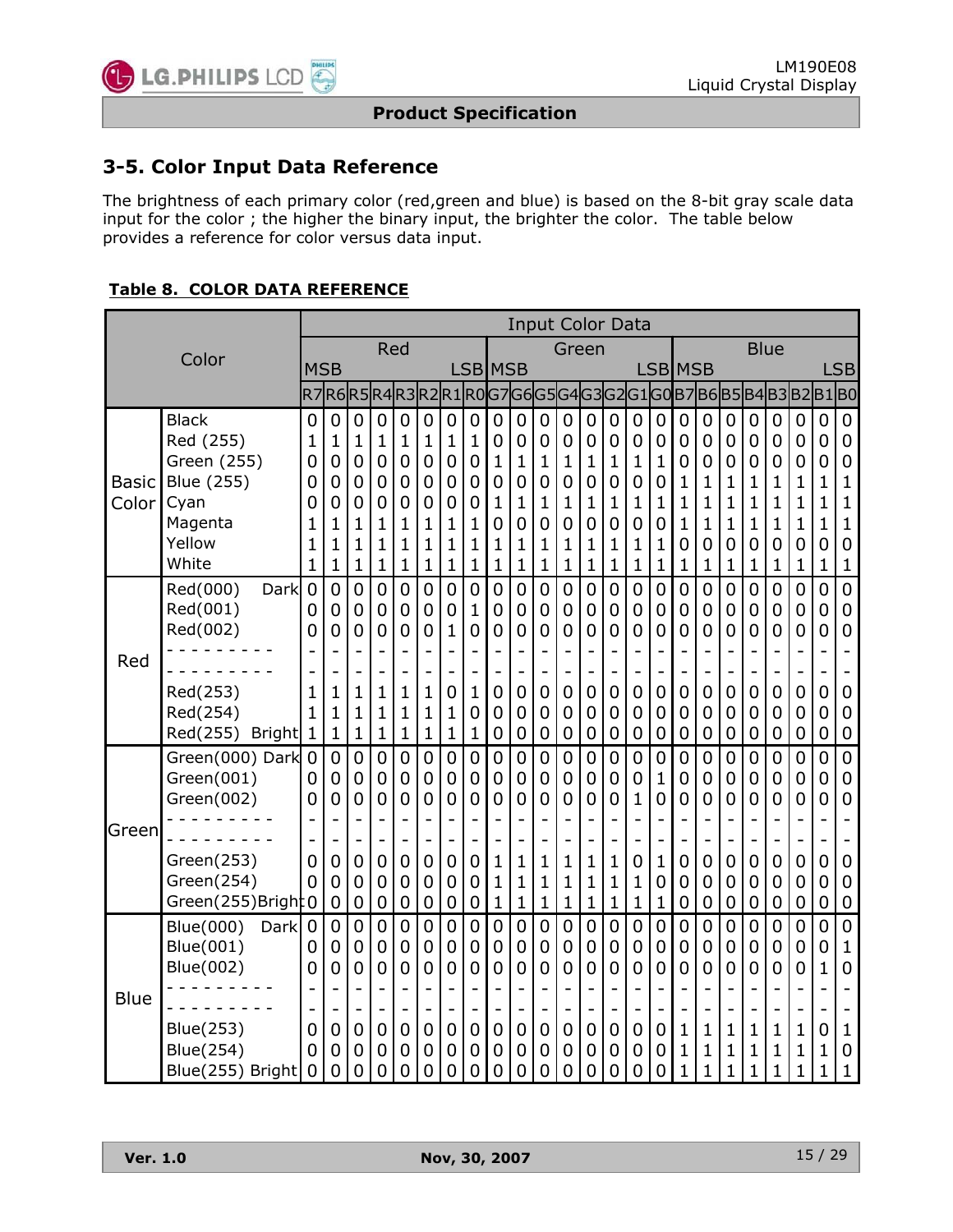

# **3-6. Power Sequence**



#### **Table 9. POWER SEQUENCE**

| Parameter      |     | Units |                          |    |
|----------------|-----|-------|--------------------------|----|
|                | Min | Max   |                          |    |
| Τ1             | 0.5 | ۰     | 10                       | ms |
| T2             | 0.0 | ٠     | 50                       | ms |
| T3             | 200 | ۰     | $\overline{\phantom{a}}$ | ms |
| T <sub>4</sub> | 200 |       | $\overline{\phantom{0}}$ | ms |
| T <sub>5</sub> | 0.0 |       | 50                       | ms |
| T <sub>6</sub> | 0.5 |       | 10                       | ms |
| T7             | 500 |       |                          | ms |

Notes :

- 1. Please avoid floating state of interface signal at invalid period.
- 2. When the interface signal is invalid, be sure to pull down the power supply for LCD  $V_{LCD}$  to 0V.
- 3. Lamp power must be turn on after power supply for LCD an interface signal are valid.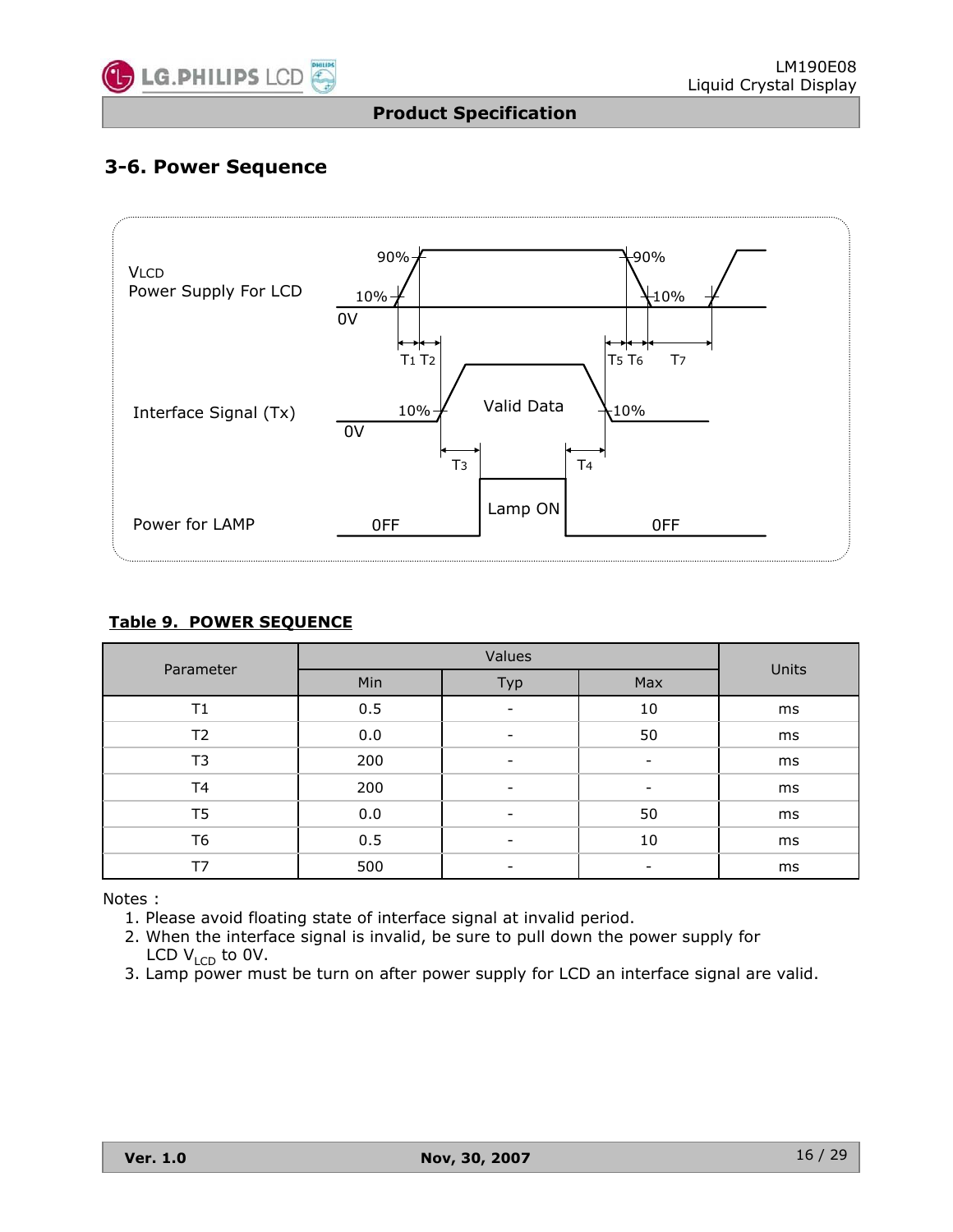

# **3-7. V<sub>LCD</sub> Power Dip Condition**

# **FIG. 6 Power dip condition**



1) Dip condition

 $3.5V \leq V_{LCD}$  4.5V,  $t_d \leq 20$ ms

2)  $V_{LCD}$  < 3.5V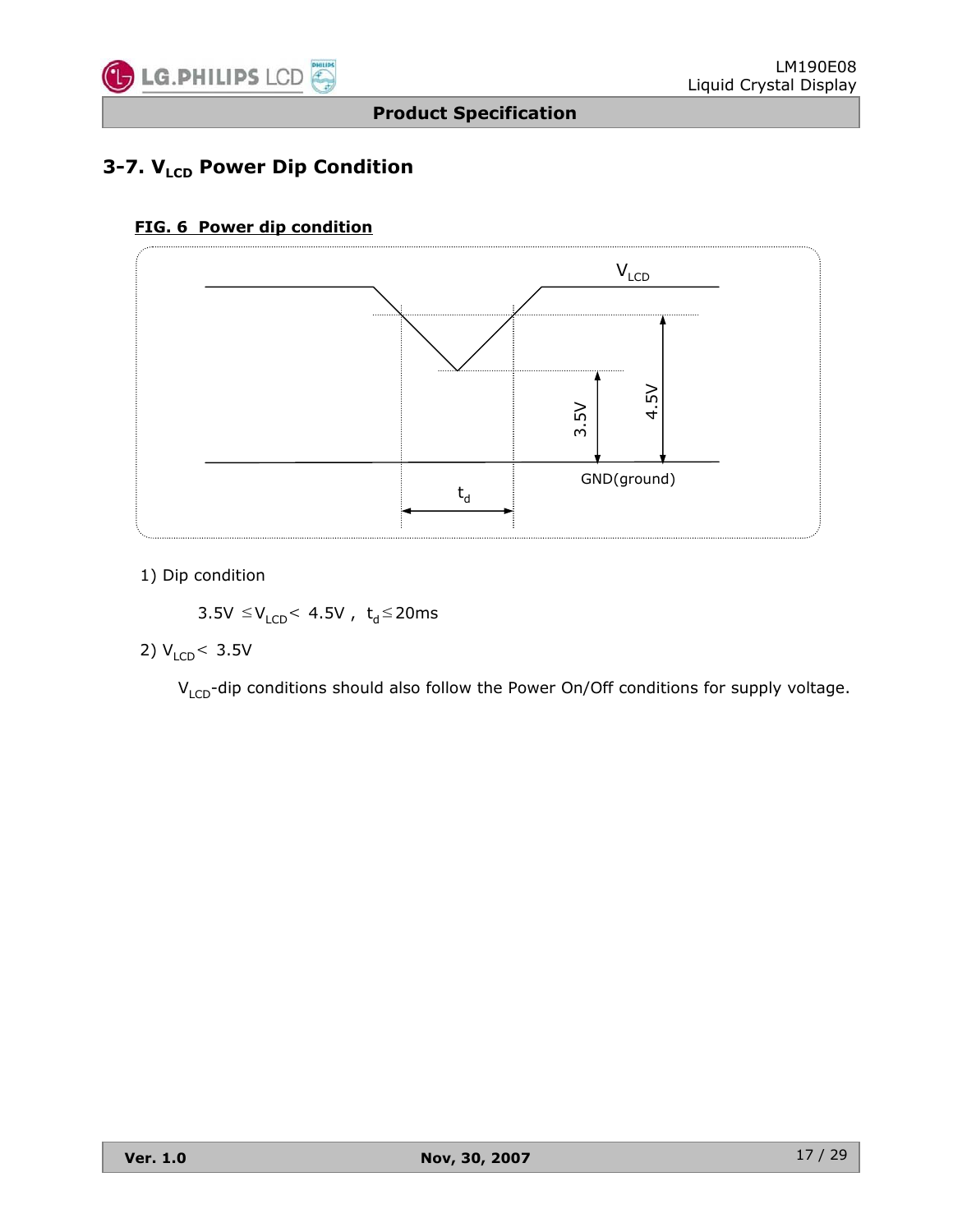

# **4. Optical Specification**

Optical characteristics are determined after the unit has been 'ON' for 30 minutes in a dark environment at 25°C. The values specified are at an approximate distance 50cm from the LCD surface at a viewing angle of  $\Phi$  and  $\theta$  equal to 0 °.

FIG. 7 presents additional information concerning the measurement equipment and method.

#### **FIG. 7 Optical Characteristic Measurement Equipment and Method**



#### **Table 10. OPTICAL CHARACTERISTICS**

Ta=  $25^{\circ}$ C, V<sub>LCD</sub>=5.0V, fv=60Hz f<sub>CLK</sub>=54MHz, IBL=7.5mA

|            |                                     |                                     |                |    |                          | Values                   |                          |                           |                |  |
|------------|-------------------------------------|-------------------------------------|----------------|----|--------------------------|--------------------------|--------------------------|---------------------------|----------------|--|
|            | Parameter <sub>0</sub>              |                                     | Symbol         |    | Min                      | Typ                      | Max                      |                           | <b>Notes</b>   |  |
|            | <b>Contrast Ratio</b>               |                                     | <b>CR</b>      |    | 500                      | 800                      | $\overline{\phantom{a}}$ |                           | $\mathbf{1}$   |  |
|            | Surface Luminance, white            |                                     | $L_{WH}$       |    | 370                      | 450                      | $\overline{\phantom{a}}$ | cd/m <sup>2</sup>         | $\overline{2}$ |  |
|            | Luminance Variation                 |                                     | $\delta$ white | 9P | 70                       |                          |                          | $\frac{0}{0}$             | 3              |  |
|            | <b>Rise Time</b><br>Response Time   |                                     | $Tr_R$         |    | $\overline{\phantom{a}}$ | 1.3                      | 2.6                      | ms                        | 4              |  |
|            |                                     | Decay Time                          | $Tr_{D}$       |    | $\overline{\phantom{a}}$ | 3.7                      | 7.4                      | ms                        | 4              |  |
|            |                                     | <b>RED</b>                          | <b>Rx</b>      |    |                          | 0.639                    |                          |                           |                |  |
|            |                                     |                                     | Ry             |    |                          | 0.342                    |                          |                           |                |  |
|            |                                     |                                     | Gx             |    |                          | 0.297                    |                          | Units<br>Degree<br>Degree |                |  |
|            | <b>Color Coordinates</b>            | <b>GREEN</b>                        | Gy             |    | Typ                      | 0.615                    | Typ                      |                           |                |  |
| [CIE1931]  |                                     | <b>BLUE</b>                         | <b>Bx</b>      |    | $-0.03$                  | 0.146                    | $+0.03$                  |                           |                |  |
|            |                                     | By                                  |                |    | 0.068                    |                          |                          |                           |                |  |
|            |                                     |                                     | <b>WHITE</b>   | Wx |                          |                          | 0.313                    |                           |                |  |
|            |                                     |                                     | Wy             |    |                          | 0.329                    |                          |                           |                |  |
|            | Viewing Angle (CR>5)                |                                     |                |    |                          |                          |                          |                           |                |  |
|            | x axis, right( $\phi = 0^{\circ}$ ) |                                     | $\theta$ r     |    | 75                       | 88                       |                          |                           | 5              |  |
|            |                                     | x axis, left ( $\phi$ =180°)        | $\theta$       |    | 75                       | 88                       |                          |                           |                |  |
|            | y axis, up $(\phi = 90^\circ)$      |                                     | $\theta$ u     |    | 70                       | 85                       |                          |                           |                |  |
|            |                                     | y axis, down $(\phi=270^\circ)$     | $\theta$ d     |    | 70                       | 85                       |                          |                           |                |  |
|            | Viewing Angle (CR>10)               |                                     |                |    |                          |                          |                          |                           |                |  |
|            |                                     | x axis, right( $\phi = 0^{\circ}$ ) | $\theta$ r     |    | 70                       | 80                       |                          |                           | 5              |  |
|            |                                     | x axis, left ( $\phi$ =180°)        | $\theta$       |    | 70                       | 80                       |                          |                           |                |  |
|            | y axis, up $(\phi = 90^\circ)$      |                                     | $\theta$ u     |    | 60                       | 75                       |                          |                           |                |  |
|            |                                     | y axis, down $(\phi=270^\circ)$     | $\theta$ d     |    | 70                       | 85                       |                          |                           |                |  |
| Gray Scale |                                     |                                     |                |    |                          | $\overline{\phantom{a}}$ |                          |                           | 6              |  |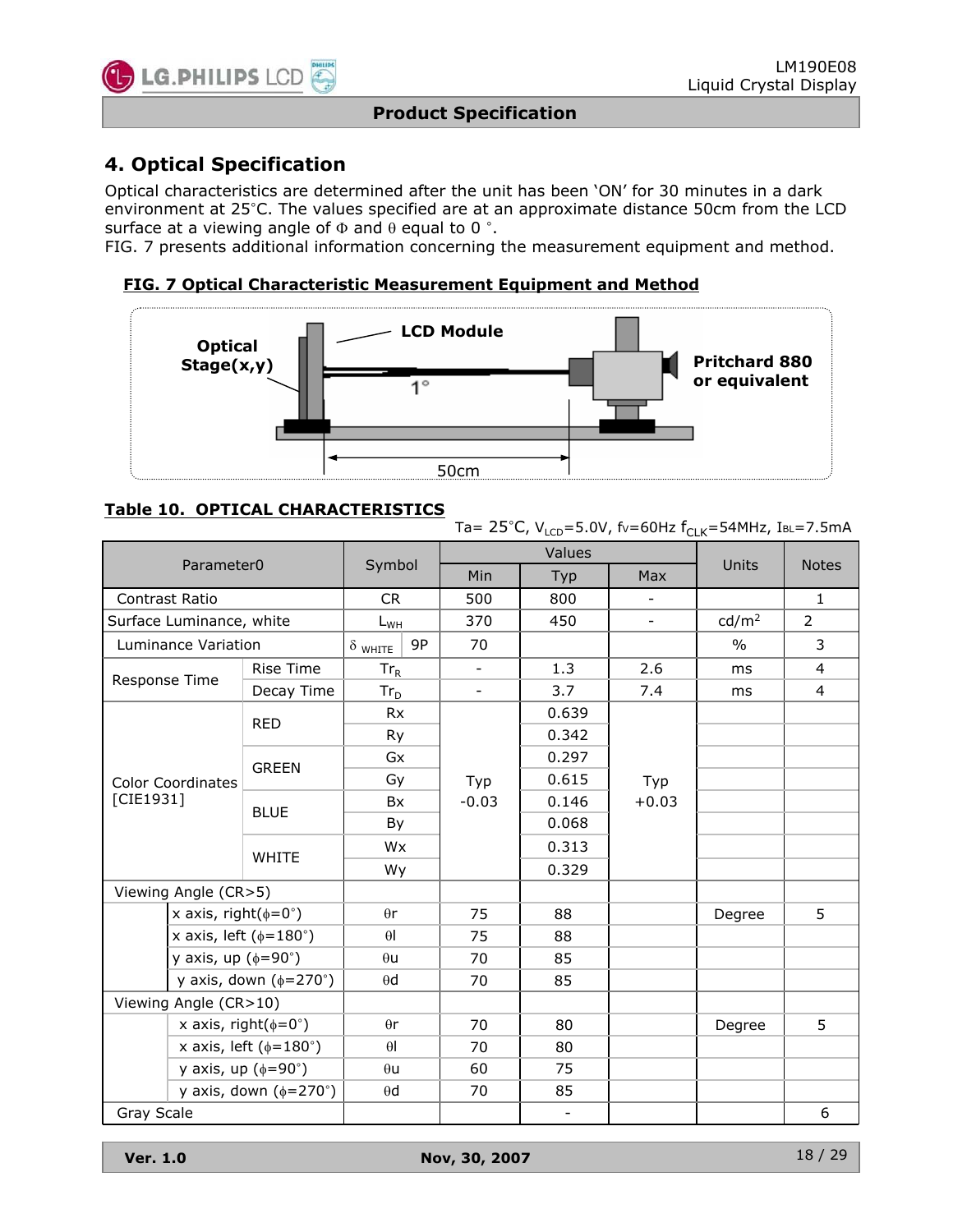

#### Notes :

1. Contrast ratio(CR) is defined mathematically as :

```
Surface luminance with all white pixels Contrast ratio = ---------------------------------------------------------
                        Surface luminance with all black pixels
```

```
It is measured at center point(1)
```
- 2. Surface luminance is the luminance value at center 1 point(1) across the LCD surface 50cm from the surface with all pixels displaying white. For more information see FIG 8.
- 3. The variation in surface luminance,  $\delta_{WHITE}$  is defined as

Minimum (P1,P2 …..P9) G WHITE = --------------------------------------------- \*100 Maximum (P1,P2 …..P9)

For more information see Figure 8.

#### **FIG. 8 Luminance measuring point**

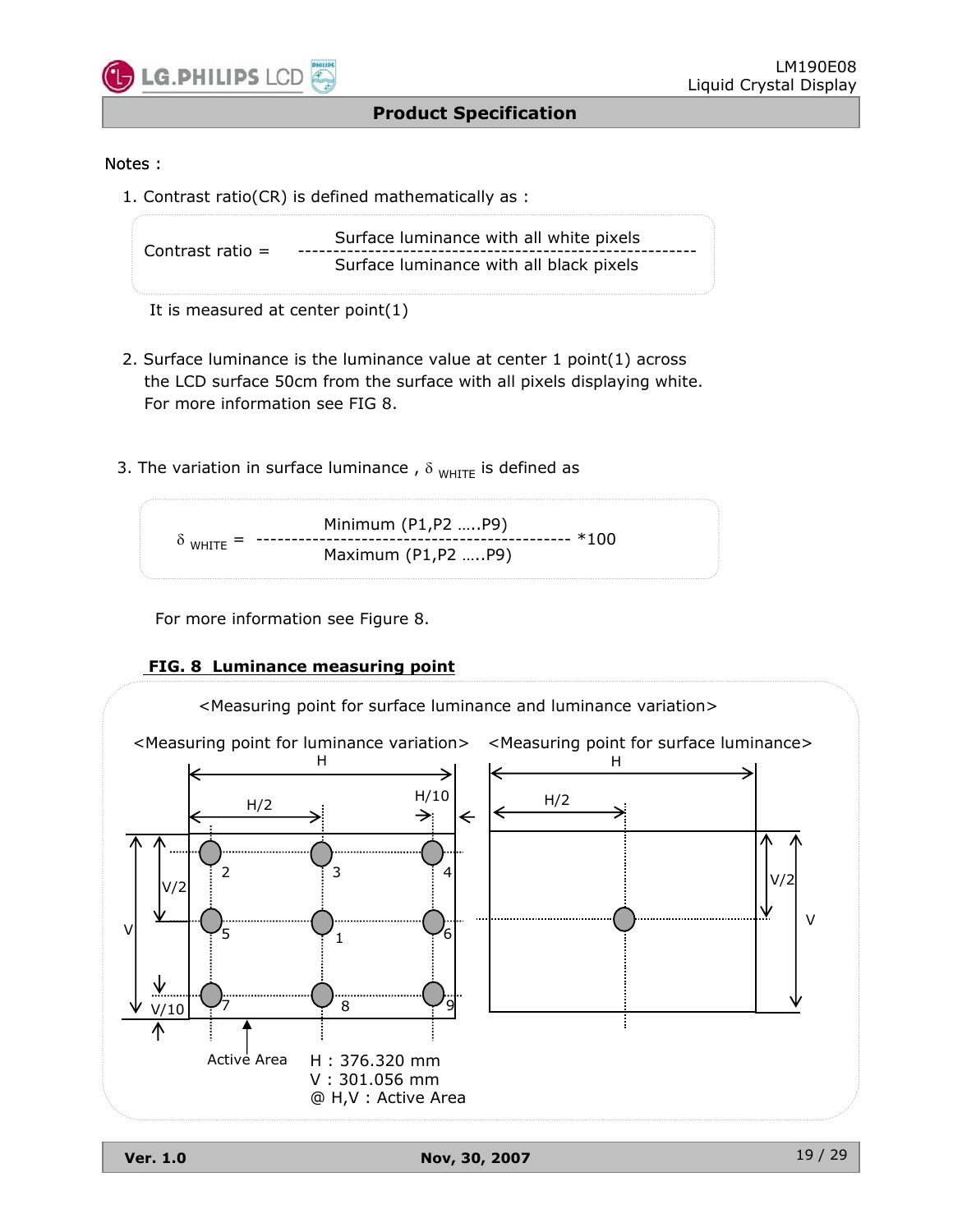

#### Notes :

4. Response time is the time required for the display to transition from black to white (Decay Time,  $Tr_D$ ) and from white to black (Rise Time,  $Tr_R$ ) The sampling rate is 2,500 sample/sec. For additional information see FIG. 9.

The response time is defined as the following figure and shall be measured by switching the input signal for each gray to gray.

#### **FIG. 9 Response time**



5. Viewing angle is the angle at which the contrast ratio is greater than 10 or 5. The angles are determined for the horizontal or x axis and the vertical or y axis with respect to the z axis which is normal to the LCD surface. For more information see FIG. 10 .

#### **FIG. 10 Viewing angle**

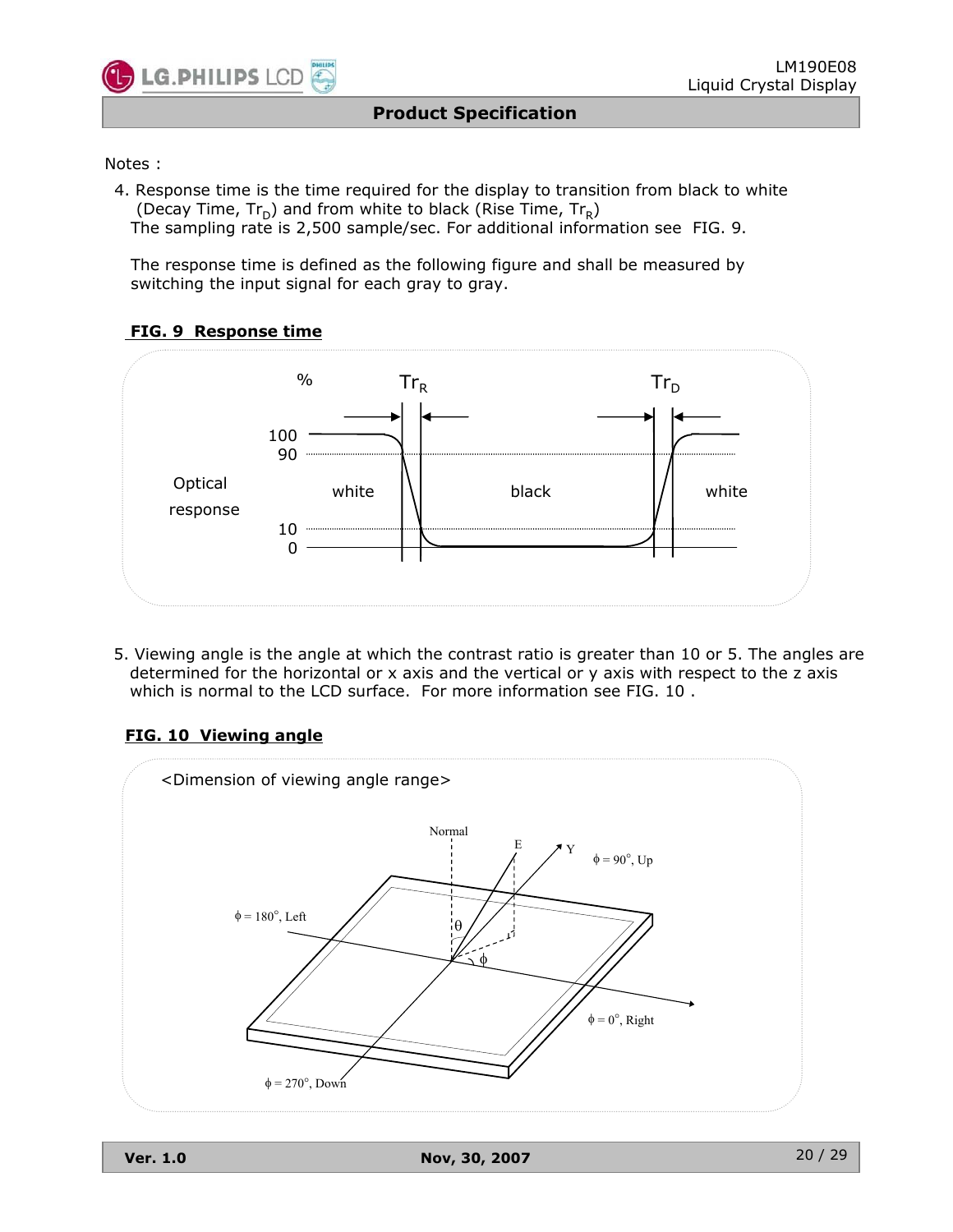#### Notes :

6. Gray scale specification

### **Table 11. Gray scale**

| Gray Level       | Luminance [%] (Typ) |
|------------------|---------------------|
| L0               | 0.14                |
| L31              | 1.23                |
| L63              | 4.98                |
| L95              | 12.30               |
| L <sub>127</sub> | 23.58               |
| L <sub>159</sub> | 40.03               |
| L191             | 61.30               |
| L223             | 84.03               |
| L255             | 100                 |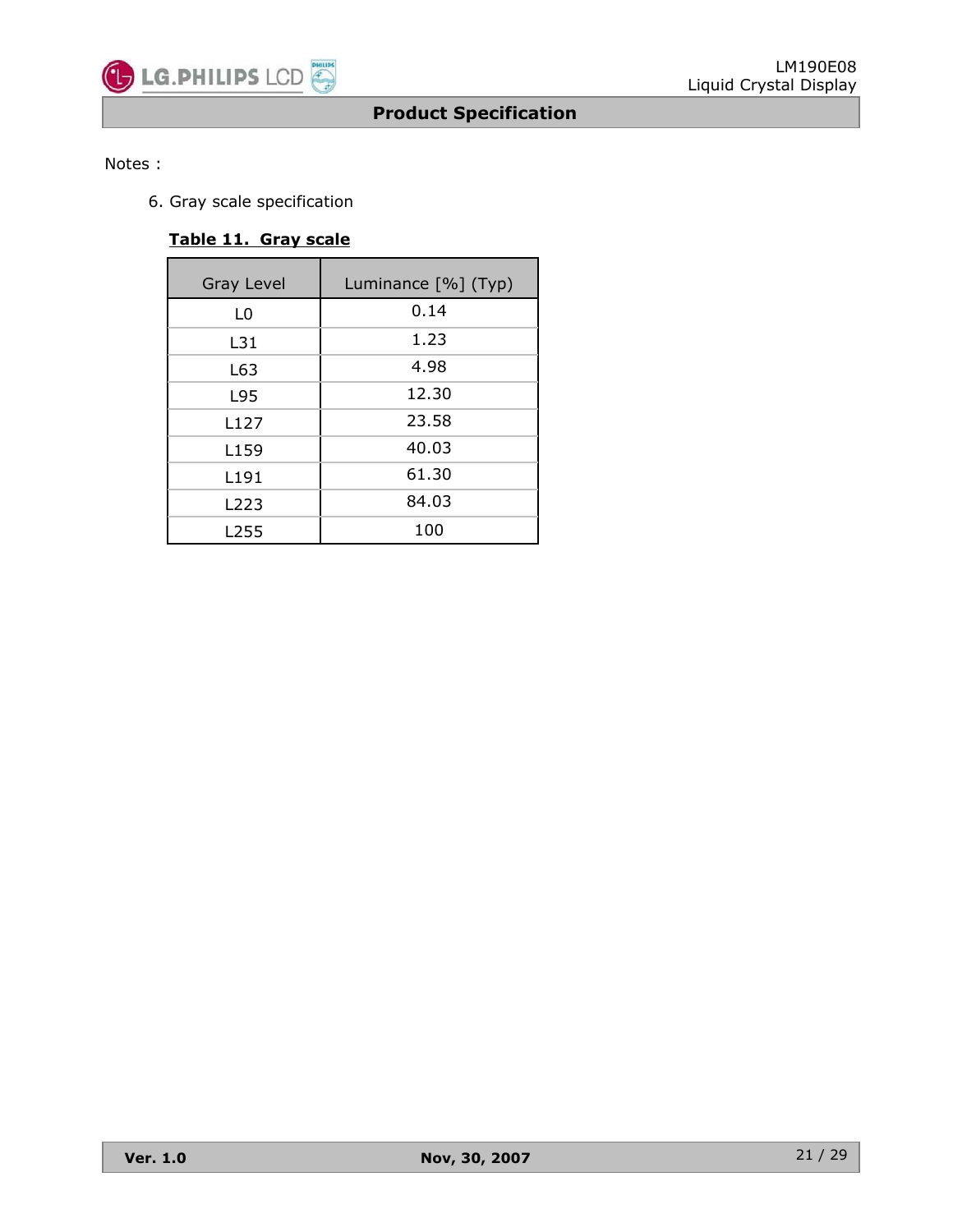

# **5. Mechanical Characteristics**

The contents provide general mechanical characteristics. In addition the figures in the next page are detailed mechanical drawing of the LCD.

|                          | Horizontal                                                                | 396.0 mm   |  |  |  |  |
|--------------------------|---------------------------------------------------------------------------|------------|--|--|--|--|
| <b>Outline Dimension</b> | Vertical                                                                  | 324.0 mm   |  |  |  |  |
|                          | Depth                                                                     | $16.5$ mm  |  |  |  |  |
| Bezel Area               | Horizontal                                                                | 380.3 mm   |  |  |  |  |
|                          | Vertical                                                                  | 305.0 mm   |  |  |  |  |
| Active Display Area      | Horizontal                                                                | 376.32 mm  |  |  |  |  |
|                          | Vertical                                                                  | 301.056 mm |  |  |  |  |
| Weight                   | 2300g (Typ.) 2420g (Max)                                                  |            |  |  |  |  |
| <b>Surface Treatment</b> | Hard coating(2H)<br>Low reflection glare treatment of the front polarizer |            |  |  |  |  |

Notes : Please refer to a mechanic drawing in terms of tolerance at the next page.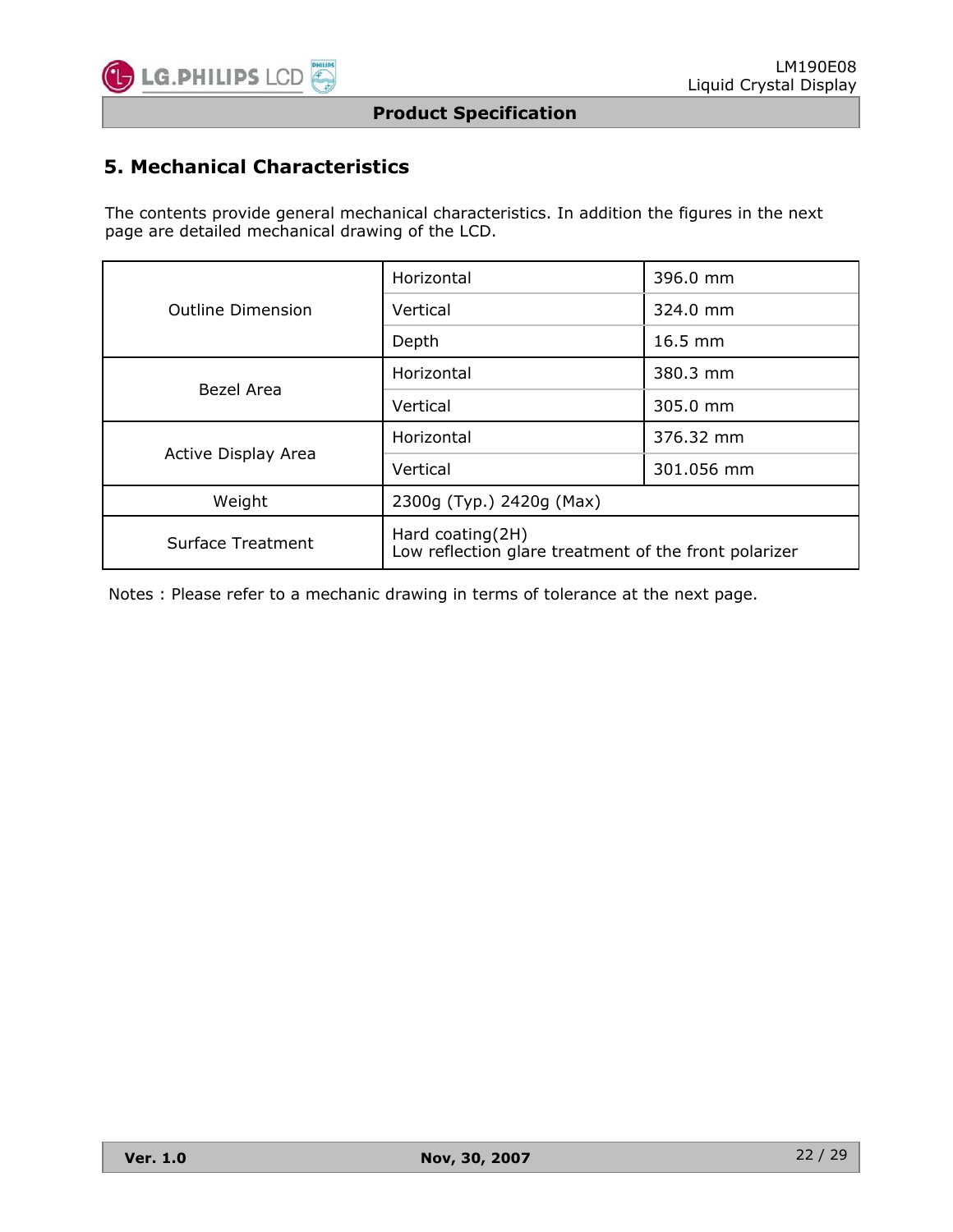

# **<FRONT VIEW>**

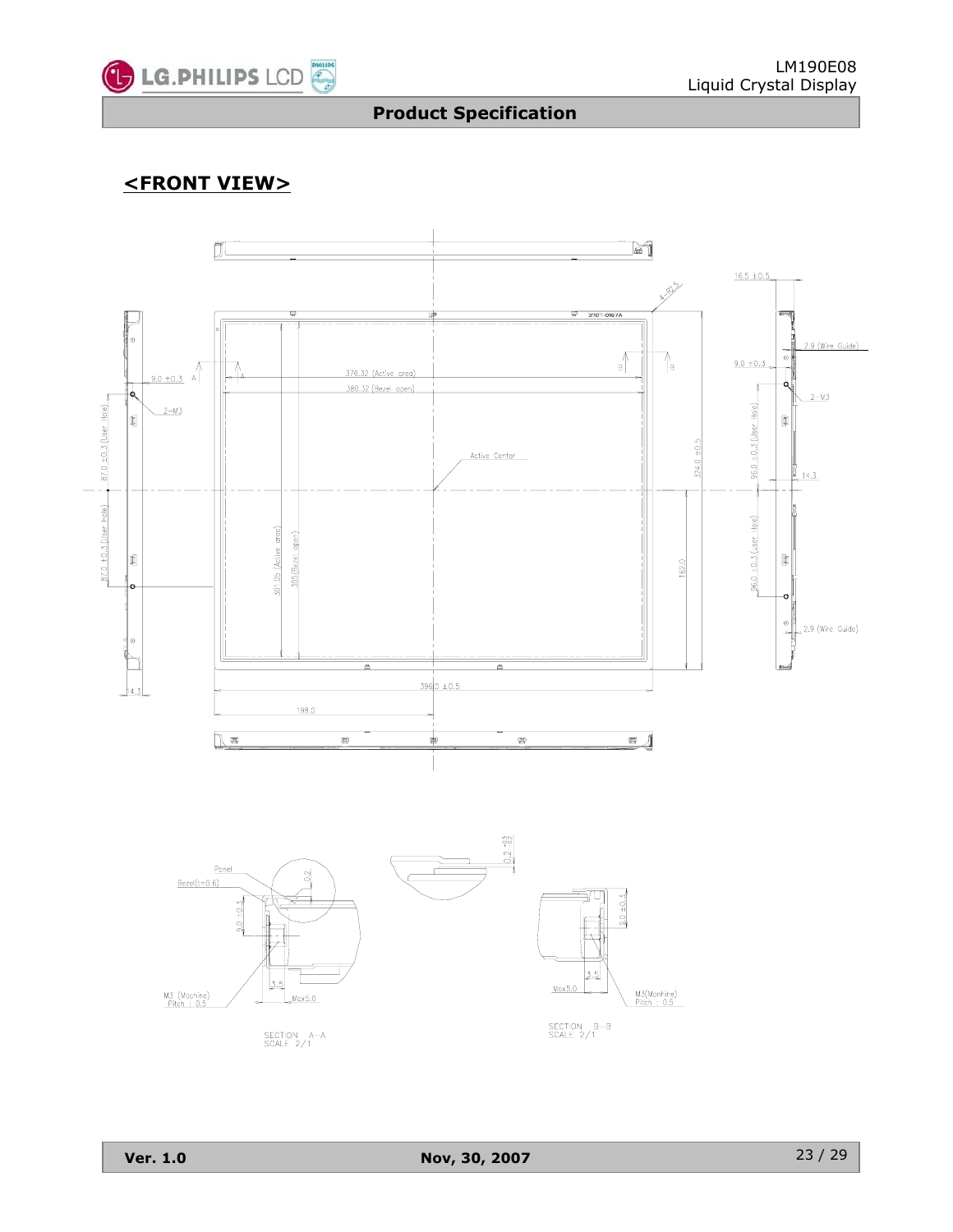

### **<REAR VIEW>**



#### Notes

- 1.<br>1. Backlight : 4 Cold Cathode Fluorescent Lamps.<br>2. I/F Connector Specification : FI-XB30SSRL-HF16
- 
- 
- 3. Torque of user hole : 3.0-4.0 kgf-cm<br>3. Torque of user hole : 3.0-4.0 kgf-cm<br>4. The TCP area is weak & sensitive, So, please don't press the TCP area.<br>5. Tilt and partial disposition tole rance of display area as follow
- - $(2)$  X-Direction :  $IC-DI \leq 1.0$



6. Lamp(CCFL) No. is marked at back light connector



7. Do not wind conductive tape aroun d the backlight wires 8. Gap between Bezel and Panel: Max 0.7mm

9. Unspecified tolerances to be  $\pm$  0.5mm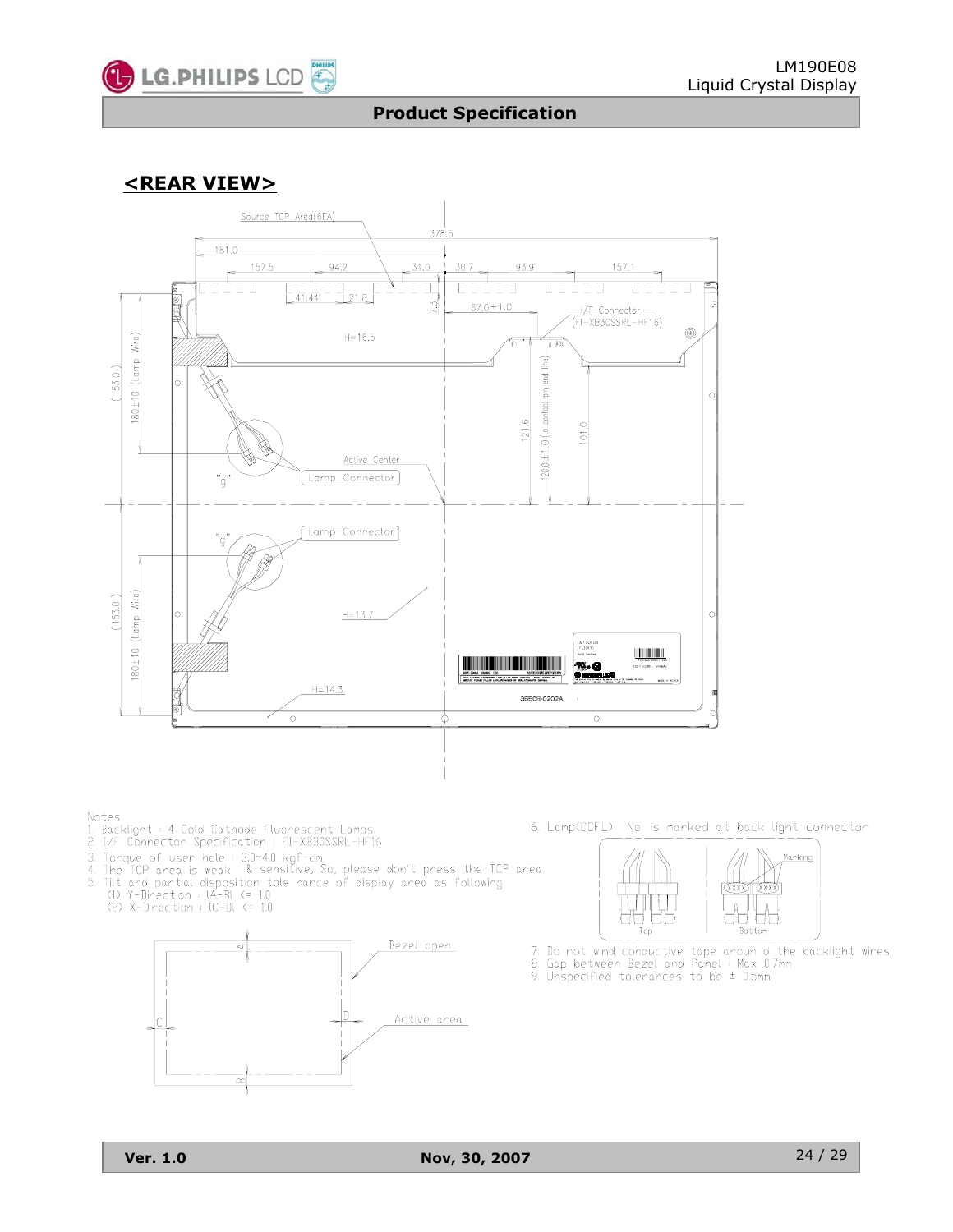

# **6. Reliability**

#### **Environment test condition**

| No.            | Test Item                                   | Condition                                                                                                                     |
|----------------|---------------------------------------------|-------------------------------------------------------------------------------------------------------------------------------|
| 1              | High temperature storage test               | Ta= $60^{\circ}$ C 240hrs                                                                                                     |
| $\overline{2}$ | Low temperature storage test                | Ta= $-20^{\circ}$ C 240hrs                                                                                                    |
| 3              | High temperature operation test             | Ta= 50°C 50%RH<br>240hrs                                                                                                      |
| 4              | Low temperature operation test              | $0^{\circ}$ C 240hrs<br>Ta=                                                                                                   |
| 5              | Vibration test<br>(non-operating)           | Wave form: random<br>Vibration level: 1.0G RMS<br>Bandwidth: 10-500Hz<br>Duration: X, Y, Z, 20 min<br>One time each direction |
| 6              | Shock test<br>(non-operating)               | Shock level: 100G<br>Waveform: half sine wave, 2ms<br>Direction : $\pm X$ , $\pm Y$ , $\pm Z$<br>One time each direction      |
| 7              | Altitude<br>operating<br>storage / shipment | 0 - 10,000 feet(3048m)<br>0 - 40,000 feet(12,192m)                                                                            |

{ Result Evaluation Criteria }

There should be no change which might affect the practical display function when the display quality test is conducted under normal operating condition.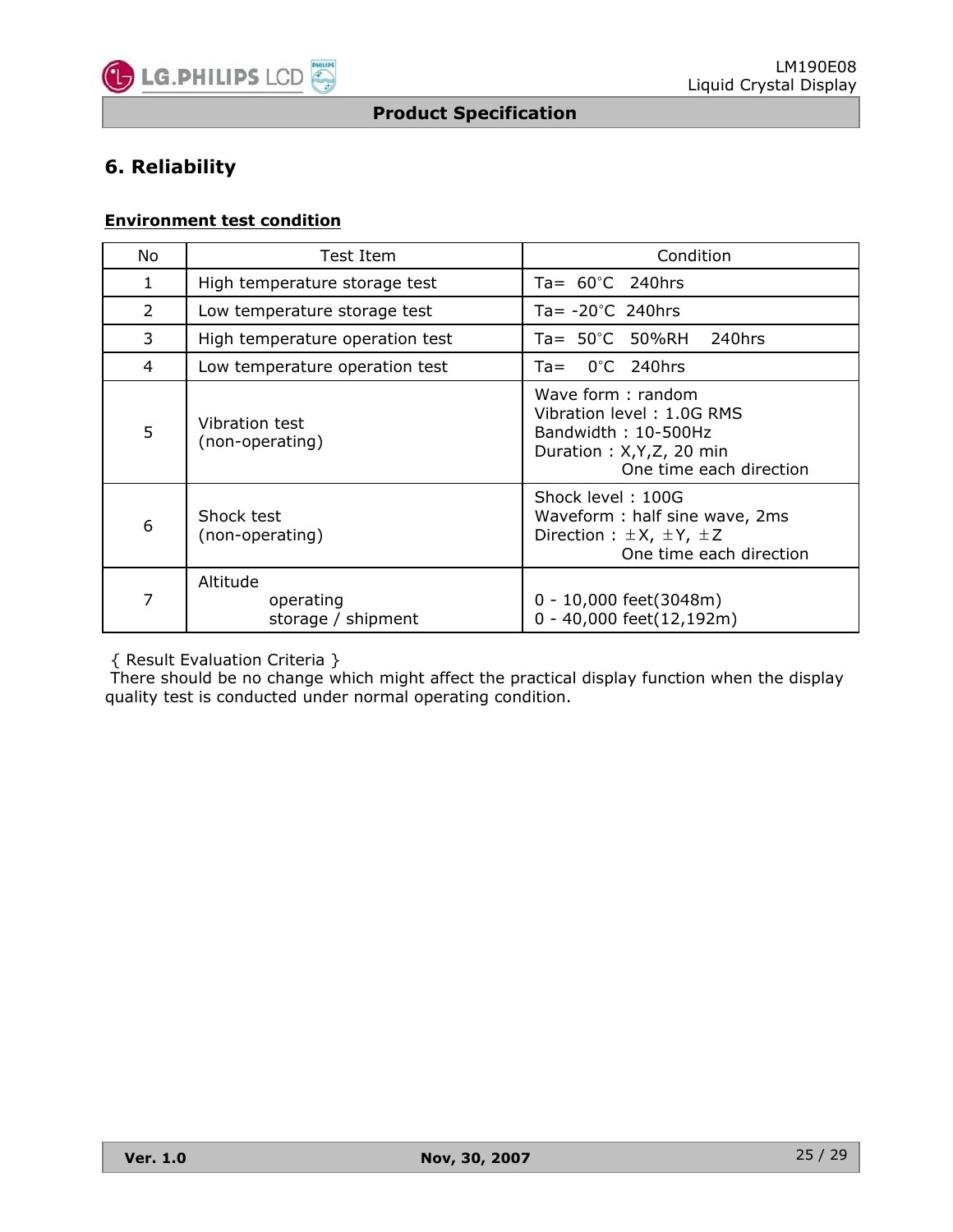

## **7. International Standards**

### **7-1. Safety**

- a) UL 60950-1:2003, First Edition, Underwriters Laboratories, Inc., Standard for Safety of Information Technology Equipment.
- b) CAN/CSA C22.2, No. 60950-1-03 1st Ed. April 1, 2003, Canadian Standards Association, Standard for Safety of Information Technology Equipment.
- c) EN 60950-1:2001, First Edition, European Committee for Electrotechnical Standardization(CENELEC) European Standard for Safety of Information Technology Equipment.
- d) RoHS, Directive 2002/95/EC of the European Parliament and of the council of 27 January 2003

### **7-2. EMC**

- a) ANSI C63.4 "Methods of Measurement of Radio-Noise Emissions from Low-Voltage Electrical and Electrical Equipment in the Range of 9kHZ to 40GHz. "American National Standards Institute(ANSI),1992
- b) C.I.S.P.R "Limits and Methods of Measurement of Radio Interface Characteristics of Information Technology Equipment." International Special Committee on Radio Interference.
- c) EN 55022 "Limits and Methods of Measurement of Radio Interface Characteristics of Information Technology Equipment." European Committee for Electrotechnical Standardization.(CENELEC), 1998 ( Including A1: 2000 )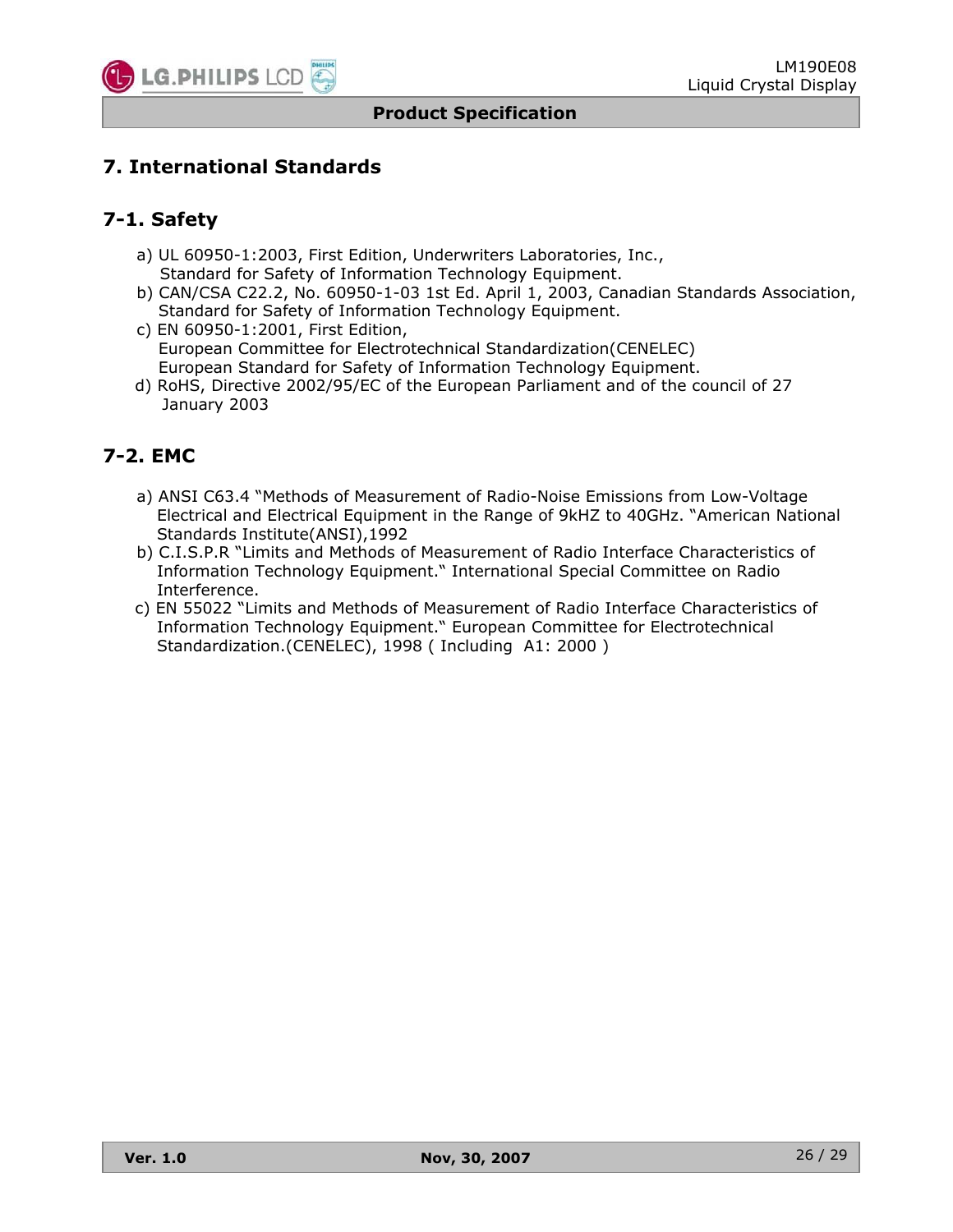

# **8. Packing**

## **8-1. Designation of Lot Mark**

a) Lot Mark





 $E : MONTH$   $F ~ M : SERIAL NO.$ 

Note:

1. YEAR

| Year |  |  | 2001   2002   2003   2004   2005   2006   2007   2008   2009   2010 |  |  |
|------|--|--|---------------------------------------------------------------------|--|--|
| Mark |  |  |                                                                     |  |  |

2. MONTH

| Month | Jan | Feb | Mar | Apr | May                   | Jun | Jul | Aug<br>۔ | $\overline{\phantom{0}}$<br>Sep | Oct | Nov | Dec |
|-------|-----|-----|-----|-----|-----------------------|-----|-----|----------|---------------------------------|-----|-----|-----|
| Mark  |     | -   |     |     | $\tilde{\phantom{a}}$ |     |     |          |                                 |     | ້   | ๛   |

b) Location of Lot Mark

Serial No. is printed on the label. The label is attached to the backside of the LCD module. This is subject to change without prior notice.

## **8-2. Packing Form**

- a) Package quantity in one box : 6 pcs
- b) Box Size : 472mm X 262mm X 404mm.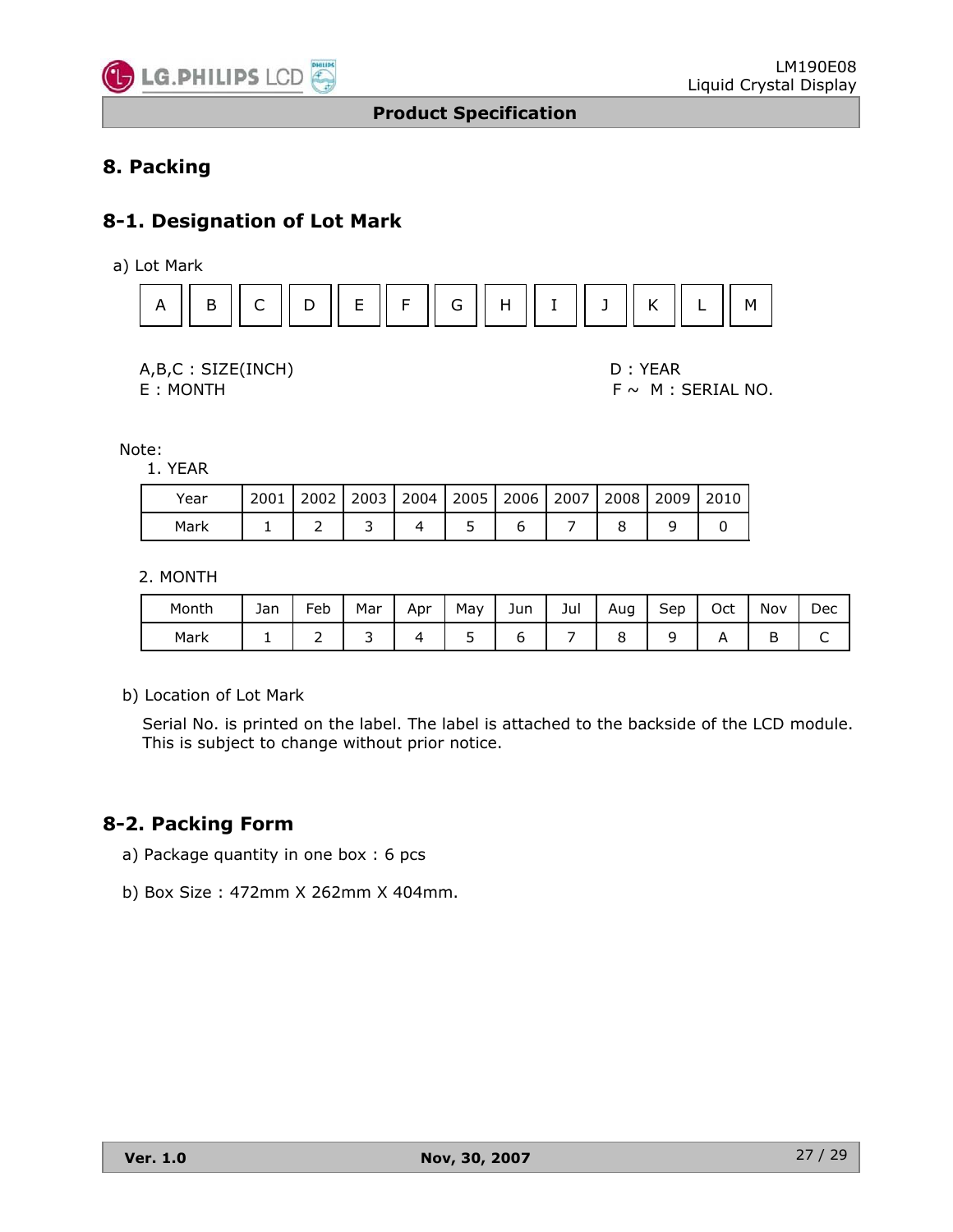

### **9. PRECAUTIONS**

Please pay attention to the followings when you use this TFT LCD module.

# **9-1. MOUNTING PRECAUTIONS**

- (1) You must mount a module using holes arranged in four corners or four sides.
- (2) You should consider the mounting structure so that uneven force (ex. Twisted stress) is not applied to the Module. And the case on which a module is mounted should have sufficient strength so that external force is not transmitted directly to the module.
- (3) Please attach the surface transparent protective plate to the surface in order to protect the polarizer. Transparent protective plate should have sufficient strength in order to the resist external force.
- (4) You should adopt radiation structure to satisfy the temperature specification.
- (5) Acetic acid type and chlorine type materials for the cover case are not desirable because the former generates corrosive gas of attacking the polarizer at high temperature and the latter causes circuit break by electro-chemical reaction.
- (6) Do not touch, push or rub the exposed polarizers with glass, tweezers or anything harder than HB pencil lead. And please do not rub with dust clothes with chemical treatment. Do not touch the surface of polarizer for bare hand or greasy cloth. (Some cosmetics are detrimental to the polarizer.)
- (7) When the surface becomes dusty, please wipe gently with absorbent cotton or other soft materials like chamois soaks with petroleum benzene. Normal-hexane is recommended for cleaning the adhesives used to attach front / rear polarizers. Do not use acetone, toluene and alcohol because they cause chemical damage to the polarizer.
- (8) Wipe off saliva or water drops as soon as possible. Their long time contact with polarizer causes deformations and color fading.
- (9) Do not open the case because inside circuits do not have sufficient strength.

# **9-2. OPERATING PRECAUTIONS**

- (1) The spike noise causes the mis-operation of circuits. It should be lower than following voltage :  $V=\pm 200$ mV(Over and under shoot voltage)
- (2) Response time depends on the temperature.(In lower temperature, it becomes longer.)
- (3) Brightness depends on the temperature. (In lower temperature, it becomes lower.) And in lower temperature, response time(required time that brightness is stable after turned on) becomes longer.
- (4) Be careful for condensation at sudden temperature change. Condensation makes damage to polarizer or electrical contacted parts. And after fading condensation, smear or spot will occur.
- (5) When fixed patterns are displayed for a long time, remnant image is likely to occur.
- (6) Module has high frequency circuits. Sufficient suppression to the electromagnetic interference shall be done by system manufacturers. Grounding and shielding methods may be important to minimized the interference.
- (7) Please do not give any mechanical and/or acoustical impact to LCM. Otherwise, LCM can not be operated its full characteristics perfectly.
- (8) A screw which is fastened up the steels should be a machine screw (if not, it causes metal foreign material and deal LCM a fatal blow)
- (9) Please do not set LCD on its edge.